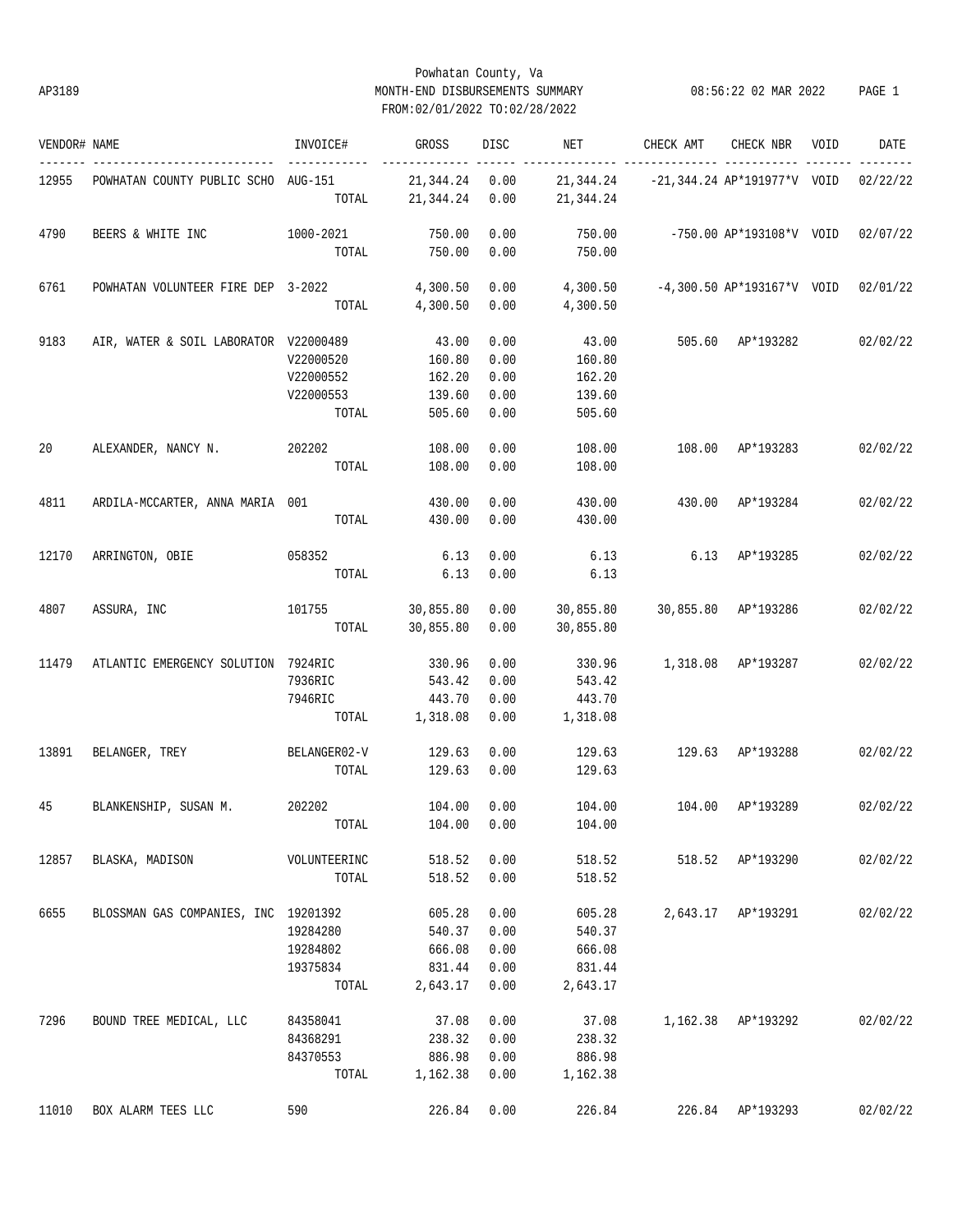## Powhatan County, Va AP3189 MONTH-END DISBURSEMENTS SUMMARY 08:56:22 02 MAR 2022 PAGE 2 FROM:02/01/2022 TO:02/28/2022

| VENDOR# NAME |                                          | INVOICE#     | <b>GROSS</b> | <b>DISC</b> | NET       | CHECK AMT                         | CHECK NBR          | VOID | DATE     |
|--------------|------------------------------------------|--------------|--------------|-------------|-----------|-----------------------------------|--------------------|------|----------|
|              | ----------------                         | TOTAL        | 226.84       | 0.00        | 226.84    |                                   |                    |      |          |
| 11068        | BROOKS, EDWIN F. 9078748                 |              | 156.58       | 0.00        | 156.58    | 156.58 AP*193294                  |                    |      | 02/02/22 |
|              |                                          | TOTAL        | 156.58       | 0.00        | 156.58    |                                   |                    |      |          |
| 7838         | BROUGHTON, THOMAS B. JR.                 | 202202       | 92.00        | 0.00        | 92.00     | 92.00                             | AP*193295          |      | 02/02/22 |
|              |                                          | TOTAL        | 92.00        | 0.00        | 92.00     |                                   |                    |      |          |
| 4702         | CAMPBELL, ROBERT JAMES JR                | 0008         | 2,115.00     | 0.00        | 2,115.00  |                                   | 2,115.00 AP*193296 |      | 02/02/22 |
|              |                                          | TOTAL        | 2,115.00     | 0.00        | 2,115.00  |                                   |                    |      |          |
| 540          | CENTRAL VIRGINIA WASTE MANA 27151        |              | 20,041.52    | 0.00        | 20,041.52 | 20,765.93 AP*193297               |                    |      | 02/02/22 |
|              |                                          | 27437        | 724.41       | 0.00        | 724.41    |                                   |                    |      |          |
|              |                                          | TOTAL        | 20,765.93    | 0.00        | 20,765.93 |                                   |                    |      |          |
| 550          | CRATER CRIMINAL JUSTICE TRA 2463         |              | 375.56       | 0.00        | 375.56    |                                   | 375.56 AP*193298   |      | 02/02/22 |
|              |                                          | TOTAL        | 375.56       | 0.00        | 375.56    |                                   |                    |      |          |
| 7294         | CUMBERLAND FARM & AUTO PART 108542,10889 |              | 77.69        | 0.00        | 77.69     |                                   | 77.69 AP*193299    |      | 02/02/22 |
|              |                                          | TOTAL        | 77.69        | 0.00        | 77.69     |                                   |                    |      |          |
| 4750         | CUMMINS INC.                             | L3-44386     | 637.75       | 0.00        | 637.75    | 637.75 AP*193300                  |                    |      | 02/02/22 |
|              |                                          | TOTAL        | 637.75       | 0.00        | 637.75    |                                   |                    |      |          |
| 8930         | DANNY COLEY LANDSCAPING                  | 1            | 4,450.00     | 0.00        | 4,450.00  |                                   | 4,450.00 AP*193301 |      | 02/02/22 |
|              |                                          | TOTAL        | 4,450.00     | 0.00        | 4,450.00  |                                   |                    |      |          |
| 10079        | DEAL & LACHENEY P.C.                     | 5081         | 11,176.58    | 0.00        |           | 11,176.58   11,176.58   AP*193302 |                    |      | 02/02/22 |
|              |                                          | TOTAL        | 11,176.58    | 0.00        | 11,176.58 |                                   |                    |      |          |
| 6240         | DIAMOND SPRINGS WATER, INC               | 0002185161   | 34.95        | 0.00        | 34.95     | 34.95                             | AP*193303          |      | 02/02/22 |
|              |                                          | TOTAL        | 34.95        | 0.00        | 34.95     |                                   |                    |      |          |
| 6842         | EAGLE FIRE INC.                          | IN00018327   | 81.00        | 0.00        | 81.00     |                                   | 2,282.00 AP*193304 |      | 02/02/22 |
|              |                                          | IN00020807   | 151.00       | 0.00        | 151.00    |                                   |                    |      |          |
|              |                                          | IN00020808   | 200.00       | 0.00        | 200.00    |                                   |                    |      |          |
|              |                                          | IN00022472   | 1,850.00     | 0.00        | 1,850.00  |                                   |                    |      |          |
|              |                                          | TOTAL        | 2,282.00     | 0.00        | 2,282.00  |                                   |                    |      |          |
| 13174        | EAST COAST EMERGENCY VEHICL 286123       |              | 3,300.70     | 0.00        | 3,300.70  |                                   | 3,300.70 AP*193305 |      | 02/02/22 |
|              |                                          | TOTAL        | 3,300.70     | 0.00        | 3,300.70  |                                   |                    |      |          |
| 4802         | ESPIGH, MADELINE                         | 01312022     | 154.44       | 0.00        | 154.44    |                                   | 154.44 AP*193306   |      | 02/02/22 |
|              |                                          | TOTAL        | 154.44       | 0.00        | 154.44    |                                   |                    |      |          |
| 1380         | FORD, SUSAN P.                           | 202202       | 104.00       | 0.00        | 104.00    |                                   | 104.00 AP*193307   |      | 02/02/22 |
|              |                                          | TOTAL        | 104.00       | 0.00        | 104.00    |                                   |                    |      |          |
| 4804         | FORREST, PARKER                          | VOLUNTEERINC | 518.52       | 0.00        | 518.52    |                                   | 518.52 AP*193308   |      | 02/02/22 |
|              |                                          | TOTAL        | 518.52       | 0.00        | 518.52    |                                   |                    |      |          |
| 12905        | GALLS, LLC                               | 020164289    | 180.95       | 0.00        | 180.95    |                                   | 233.62 AP*193309   |      | 02/02/22 |
|              |                                          | 020245278    | 52.67        | 0.00        | 52.67     |                                   |                    |      |          |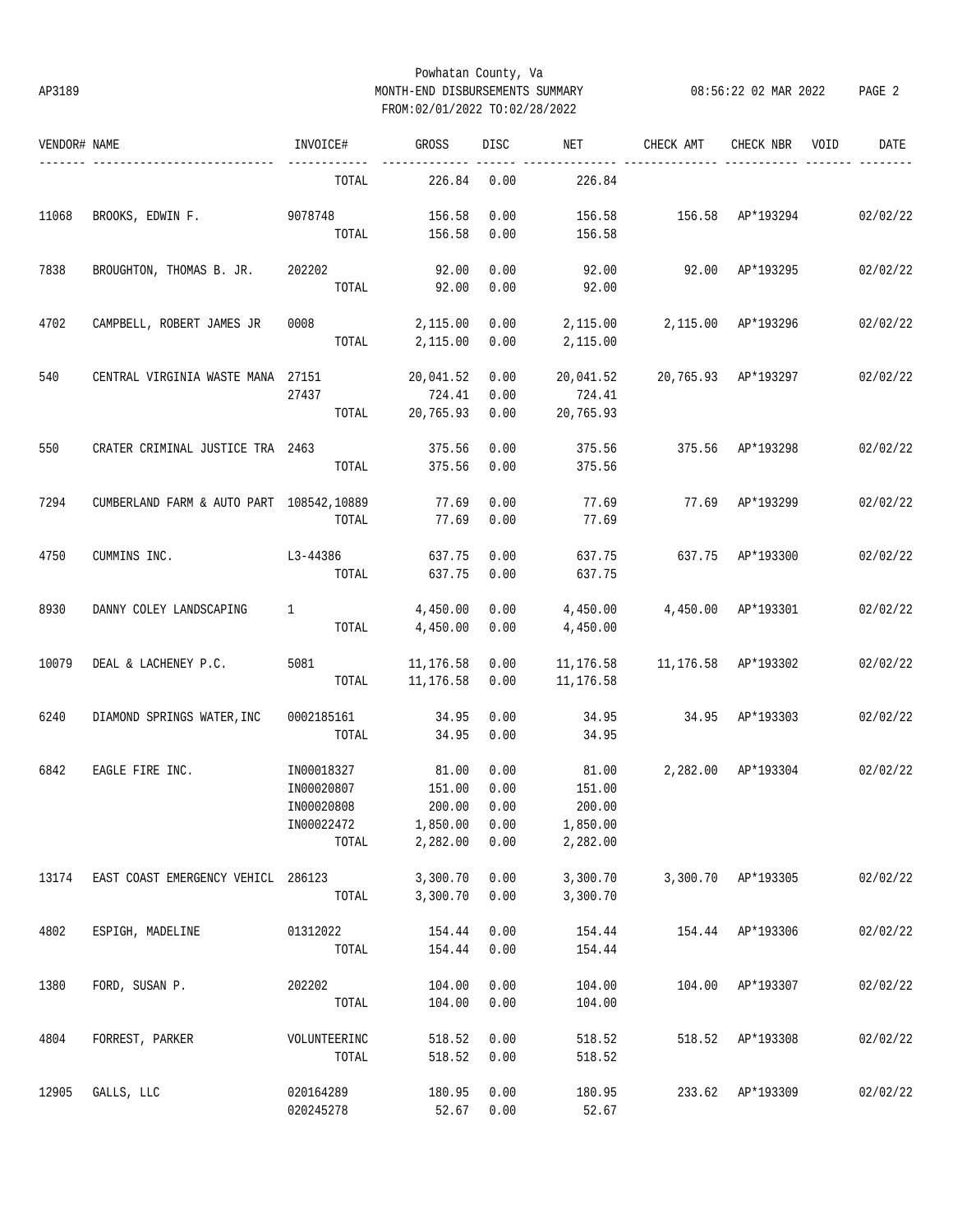## Powhatan County, Va AP3189 MONTH-END DISBURSEMENTS SUMMARY 08:56:22 02 MAR 2022 PAGE 3 FROM:02/01/2022 TO:02/28/2022

| VENDOR# NAME |                                     | INVOICE#     | GROSS     | DISC | NET       | CHECK AMT           | CHECK NBR          | VOID | DATE     |
|--------------|-------------------------------------|--------------|-----------|------|-----------|---------------------|--------------------|------|----------|
|              | -----------------                   | TOTAL        | 233.62    | 0.00 | 233.62    |                     |                    |      |          |
| 4786         | GOLDEN EAGLE PROPERTY SOLUT 100     |              | 810.00    | 0.00 | 810.00    | 1,919.25 AP*193310  |                    |      | 02/02/22 |
|              |                                     | 201          | 1,109.25  | 0.00 | 1,109.25  |                     |                    |      |          |
|              |                                     | TOTAL        | 1,919.25  | 0.00 | 1,919.25  |                     |                    |      |          |
| 120          | JAMES RIVER AIR CONDITIONIN C246220 |              | 162.00    | 0.00 | 162.00    |                     | 1,450.00 AP*193311 |      | 02/02/22 |
|              |                                     | C246221      | 325.00    | 0.00 | 325.00    |                     |                    |      |          |
|              |                                     | C246222      | 963.00    | 0.00 | 963.00    |                     |                    |      |          |
|              |                                     | TOTAL        | 1,450.00  | 0.00 | 1,450.00  |                     |                    |      |          |
| 4810         | JOHNSON, TIMOTHY J                  | 115409REPLAC | 13.22     | 0.00 | 13.22     | 13.22               | AP*193312          |      | 02/02/22 |
|              |                                     | TOTAL        | 13.22     | 0.00 | 13.22     |                     |                    |      |          |
| 13802        | KEYSTONE INFORMATION SYSTEM 208285  |              | 10,379.00 | 0.00 | 10,379.00 | 10,379.00 AP*193313 |                    |      | 02/02/22 |
|              |                                     | TOTAL        | 10,379.00 | 0.00 | 10,379.00 |                     |                    |      |          |
| 4808         | KITE, VIRGINIA                      | 21-1617095   | 50.00     | 0.00 | 50.00     | 50.00               | AP*193314          |      | 02/02/22 |
|              |                                     | TOTAL        | 50.00     | 0.00 | 50.00     |                     |                    |      |          |
| 6104         | KUSTOM SIGNALS INC                  | 590886       | 924.00    | 0.00 | 924.00    | 924.00              | AP*193315          |      | 02/02/22 |
|              |                                     | TOTAL        | 924.00    | 0.00 | 924.00    |                     |                    |      |          |
| 4801         | LAYMAN, JACOB                       | VOLUNTEERINC | 388.84    | 0.00 | 388.84    | 388.84              | AP*193316          |      | 02/02/22 |
|              |                                     | TOTAL        | 388.84    | 0.00 | 388.84    |                     |                    |      |          |
| 8348         | LUXFORD, BRAD                       | VOLUNTEERINC | 518.52    | 0.00 | 518.52    |                     | 518.52 AP*193317   |      | 02/02/22 |
|              |                                     | TOTAL        | 518.52    | 0.00 | 518.52    |                     |                    |      |          |
| 9552         | MANSFIELD OIL COMPANY               | SQLCD-733887 | 116.01    | 0.00 | 116.01    |                     | 116.01 AP*193318   |      | 02/02/22 |
|              |                                     | TOTAL        | 116.01    | 0.00 | 116.01    |                     |                    |      |          |
| 13529        | CARY OR CHRISTOPHER MARTIN          | 202202       | 714.00    | 0.00 | 714.00    | 714.00              | AP*193319          |      | 02/02/22 |
|              |                                     | TOTAL        | 714.00    | 0.00 | 714.00    |                     |                    |      |          |
| 10290        | MCINTOSH, A. CHRISTIAN              | 01122022     | 194.97    | 0.00 | 194.97    | 194.97              | AP*193320          |      | 02/02/22 |
|              |                                     | TOTAL        | 194.97    | 0.00 | 194.97    |                     |                    |      |          |
| 13176        | MIDWEST TAPE, LLC                   | 501599581    | 205.38    | 0.00 | 205.38    |                     | 205.38 AP*193321   |      | 02/02/22 |
|              |                                     | TOTAL        | 205.38    | 0.00 | 205.38    |                     |                    |      |          |
| 10924        | MITCHELL PEST                       | 155509       | 70.00     | 0.00 | 70.00     |                     | 165.00 AP*193322   |      | 02/02/22 |
|              |                                     | 155517       | 95.00     | 0.00 | 95.00     |                     |                    |      |          |
|              |                                     | TOTAL        | 165.00    | 0.00 | 165.00    |                     |                    |      |          |
| 4697         | MURRAY, DANIEL                      | 000104       | 1,910.20  | 0.00 | 1,910.20  | 2,445.20            | AP*193323          |      | 02/02/22 |
|              |                                     | 000112       | 535.00    | 0.00 | 535.00    |                     |                    |      |          |
|              |                                     | TOTAL        | 2,445.20  | 0.00 | 2,445.20  |                     |                    |      |          |
| 4803         | PAGE, ALLY                          | VOLUNTEERINC | 129.63    | 0.00 | 129.63    |                     | 129.63 AP*193324   |      | 02/02/22 |
|              |                                     | TOTAL        | 129.63    | 0.00 | 129.63    |                     |                    |      |          |
| 9638         | POE, INEZ L                         | 202202       | 120.00    | 0.00 | 120.00    |                     | 120.00 AP*193325   |      | 02/02/22 |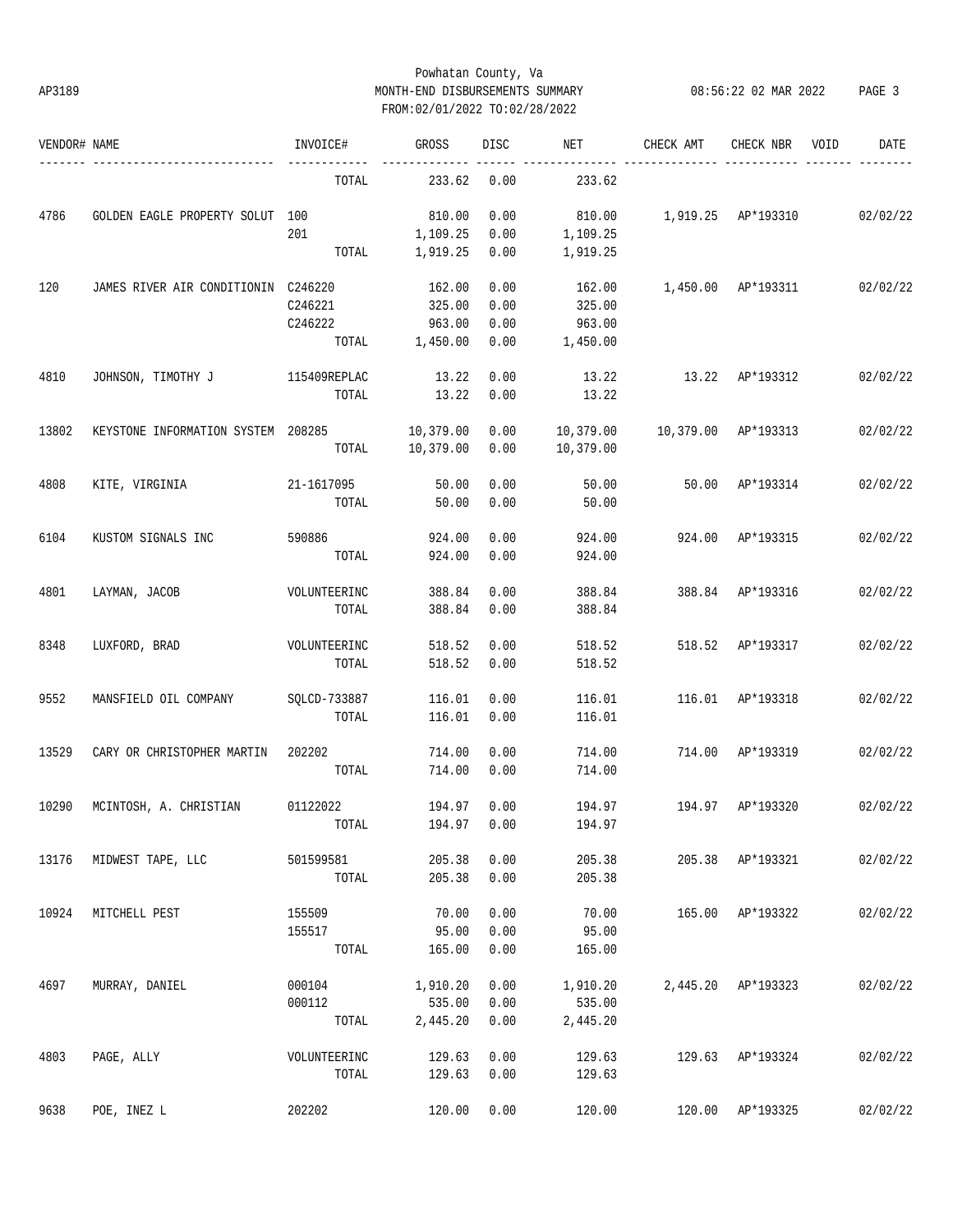## Powhatan County, Va AP3189 MONTH-END DISBURSEMENTS SUMMARY 08:56:22 02 MAR 2022 PAGE 4 FROM:02/01/2022 TO:02/28/2022

| VENDOR# NAME |                                            | INVOICE#     | GROSS      | DISC | NET      | CHECK AMT                      | CHECK NBR        | VOID | DATE     |
|--------------|--------------------------------------------|--------------|------------|------|----------|--------------------------------|------------------|------|----------|
|              | -----------------------                    | TOTAL        | 120.00     | 0.00 | 120.00   |                                |                  |      |          |
| 1980         | POORE, FRANCES                             | 202202       | 88.00      | 0.00 | 88.00    | 88.00 AP*193326 02/02/22       |                  |      |          |
|              |                                            | TOTAL        | 88.00      | 0.00 | 88.00    |                                |                  |      |          |
| 6043         | POWERS, KATHRYN C. 202202                  |              | 120.00     | 0.00 | 120.00   | 120.00 AP*193327               |                  |      | 02/02/22 |
|              |                                            | TOTAL        | 120.00     | 0.00 | 120.00   |                                |                  |      |          |
| 8294         | POWHATAN COUNTY PUBLIC SCHO 202202         |              | 718.00     | 0.00 |          |                                |                  |      | 02/02/22 |
|              |                                            | JAN22PAPER   | 1,095.20   | 0.00 | 1,095.20 |                                |                  |      |          |
|              |                                            | TOTAL        | 1,813.20   | 0.00 | 1,813.20 |                                |                  |      |          |
| 12340        | PRICE SUPPLY COMPANY, INC 2201-125170 9.23 |              |            | 0.00 | 9.23     |                                | 9.23 AP*193329   |      | 02/02/22 |
|              |                                            | TOTAL        | 9.23       | 0.00 | 9.23     |                                |                  |      |          |
| 12864        | PUBLIC SAFETY GROUP 6327122021 499.00      |              |            | 0.00 | 499.00   | 499.00 AP*193330               |                  |      | 02/02/22 |
|              |                                            | TOTAL        | 499.00     | 0.00 | 499.00   |                                |                  |      |          |
| 620          | R.C. GOODWYN & SONS, INC 0991244.1         |              | 29.99      | 0.00 | 29.99    |                                | 29.99 AP*193331  |      | 02/02/22 |
|              |                                            | TOTAL        | 29.99      | 0.00 | 29.99    |                                |                  |      |          |
| 5085         | RADIOLOGY ASSOC. OF RICHMON RAR38586570    |              | 3.89       | 0.00 | 3.89     |                                | 3.89 AP*193332   |      | 02/02/22 |
|              |                                            | TOTAL        | 3.89       | 0.00 | 3.89     |                                |                  |      |          |
| 13979        | READ'S UNIFORMS, LLC                       | 106914-99    | 117.86     | 0.00 | 117.86   | 358.93 AP*193333               |                  |      | 02/02/22 |
|              |                                            | 106915-99    | 131.82     | 0.00 | 131.82   |                                |                  |      |          |
|              |                                            | 106916-99    | 109.25     | 0.00 | 109.25   |                                |                  |      |          |
|              |                                            | TOTAL        | 358.93     | 0.00 | 358.93   |                                |                  |      |          |
| 13450        | SCHAEFER, AARON W                          | 000552       | 765.00     | 0.00 | 765.00   |                                | 765.00 AP*193334 |      | 02/02/22 |
|              |                                            | TOTAL        | 765.00     | 0.00 | 765.00   |                                |                  |      |          |
| 8654         | SEAY'S TOWING                              | 011822       | 85.00      | 0.00 | 85.00    | 170.00 AP*193335               |                  |      | 02/02/22 |
|              |                                            | 012422       | 85.00      | 0.00 | 85.00    |                                |                  |      |          |
|              |                                            | TOTAL        | 170.00     | 0.00 | 170.00   |                                |                  |      |          |
| 1940         | STANDBY SYSTEMS, INC. 01220039             |              | 68.50 0.00 |      |          | 68.50 68.50 AP*193336 02/02/22 |                  |      |          |
|              |                                            | TOTAL        | 68.50      | 0.00 | 68.50    |                                |                  |      |          |
| 6569         | STICKELS, RANDAL LEE                       | 202202       | 72.00      | 0.00 | 72.00    |                                | 72.00 AP*193337  |      | 02/02/22 |
|              |                                            | TOTAL        | 72.00      | 0.00 | 72.00    |                                |                  |      |          |
| 7115         | STOKES, GARLAND KENNETH                    | 202202       | 68.00      | 0.00 | 68.00    |                                | 68.00 AP*193338  |      | 02/02/22 |
|              |                                            | TOTAL        | 68.00      | 0.00 | 68.00    |                                |                  |      |          |
| 7543         | SYDNOR, LEON                               | VOLUNTEERINC | 518.52     | 0.00 | 518.52   |                                | 518.52 AP*193339 |      | 02/02/22 |
|              |                                            | TOTAL        | 518.52     | 0.00 | 518.52   |                                |                  |      |          |
| 13107        | T-MOBILE                                   | T-MOBILE.JAN | 361.20     | 0.00 | 361.20   |                                | 361.20 AP*193340 |      | 02/02/22 |
|              |                                            | TOTAL        | 361.20     | 0.00 | 361.20   |                                |                  |      |          |
| 13721        | TREASURER OF VIRGINIA                      | 01122022     | 20.00      | 0.00 | 20.00    |                                | 20.00 AP*193341  |      | 02/02/22 |
|              |                                            | TOTAL        | 20.00      | 0.00 | 20.00    |                                |                  |      |          |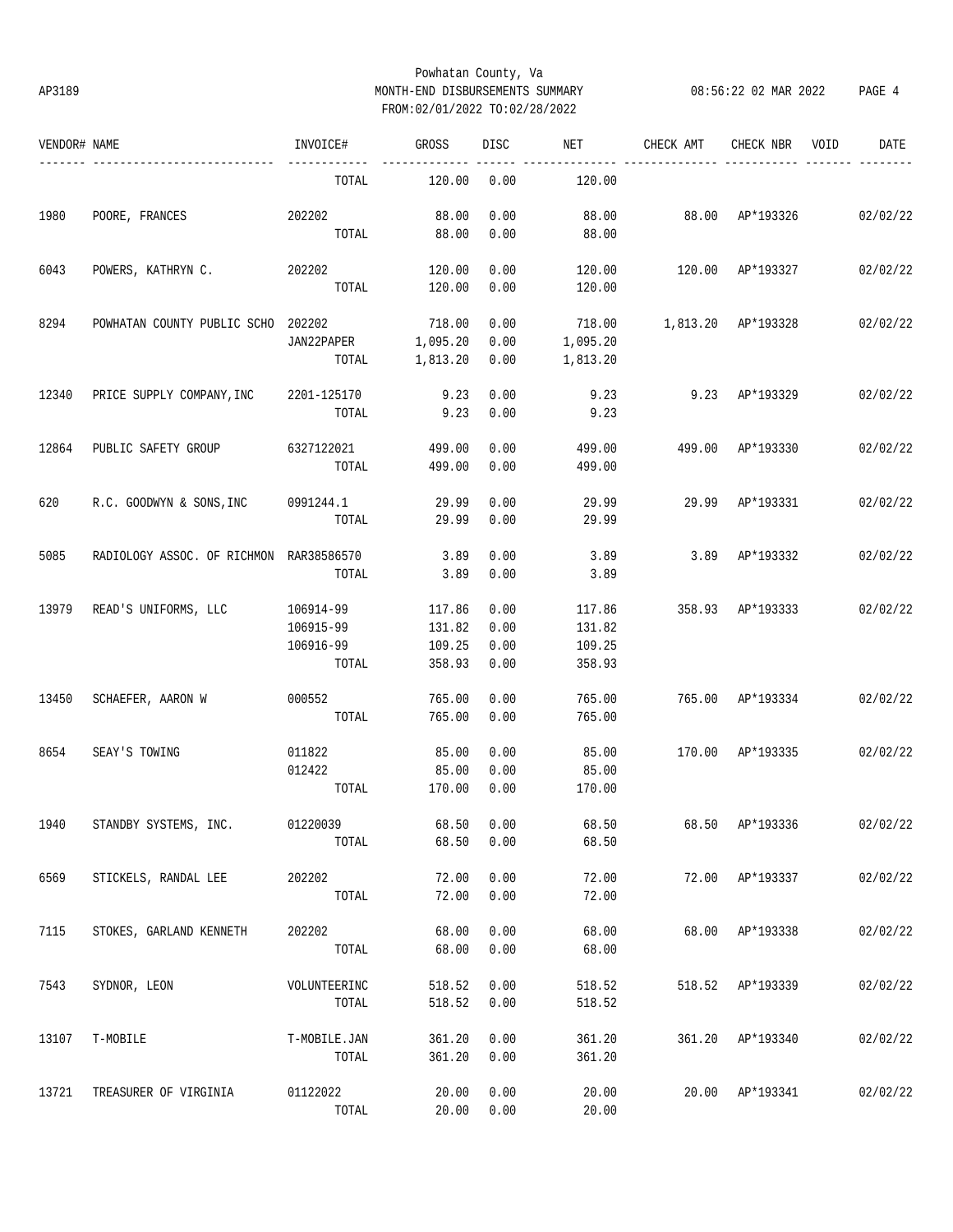## Powhatan County, Va AP3189 MONTH-END DISBURSEMENTS SUMMARY 08:56:22 02 MAR 2022 PAGE 5 FROM:02/01/2022 TO:02/28/2022

| VENDOR# NAME |                                                     | INVOICE#                                                      | GROSS                |      | DISC NET                                | CHECK AMT                        | CHECK NBR        | VOID | DATE     |
|--------------|-----------------------------------------------------|---------------------------------------------------------------|----------------------|------|-----------------------------------------|----------------------------------|------------------|------|----------|
| 13459        | VERIZON                                             | 9898025312 2,316.93 0.00 2,316.93 2,316.93 AP*193342 02/02/22 |                      |      |                                         |                                  |                  |      |          |
|              |                                                     |                                                               |                      |      | TOTAL 2,316.93 0.00 2,316.93            |                                  |                  |      |          |
| 13639        | VERIZON                                             | 650492532000 229.43 0.00                                      |                      |      |                                         | 229.43 279.50 AP*193343 02/02/22 |                  |      |          |
|              |                                                     | VERIZON/FAX.                                                  | 50.07                | 0.00 | 50.07                                   |                                  |                  |      |          |
|              |                                                     |                                                               | TOTAL 279.50         | 0.00 | 279.50                                  |                                  |                  |      |          |
| 11187        | VERIZON BUSINESS 63227316                           |                                                               | 58.81                | 0.00 |                                         | 58.81 58.81 AP*193344 02/02/22   |                  |      |          |
|              |                                                     | TOTAL                                                         | 58.81 0.00           |      | 58.81                                   |                                  |                  |      |          |
| 9304         | VIRGINIA BUSINESS SYSTEMS                           | 3267363 219.51                                                |                      | 0.00 |                                         | 219.51 219.51 AP*193345 02/02/22 |                  |      |          |
|              |                                                     |                                                               | TOTAL 219.51 0.00    |      | 219.51                                  |                                  |                  |      |          |
| 6632         | VIRGINIA PHYSICIANS, INC. 345302 231.85             |                                                               |                      | 0.00 |                                         | 231.85 231.85 AP*193346 02/02/22 |                  |      |          |
|              |                                                     |                                                               | TOTAL 231.85 0.00    |      | 231.85                                  |                                  |                  |      |          |
| 9393         | VIRGINIA VETERINARY                                 | 798947                                                        | 104.00               | 0.00 | 104.00                                  | 574.00 AP*193347 02/02/22        |                  |      |          |
|              |                                                     | 798948                                                        | 470.00               | 0.00 | 470.00                                  |                                  |                  |      |          |
|              |                                                     | TOTAL                                                         | 574.00               | 0.00 | 574.00                                  |                                  |                  |      |          |
| 11325        | VRAV                                                | 06.30.2022                                                    | 250.00 0.00          |      | 250.00                                  | 250.00 AP*193348 02/02/22        |                  |      |          |
|              |                                                     | TOTAL                                                         | 250.00               | 0.00 | 250.00                                  |                                  |                  |      |          |
|              | 11181 WELLS FARGO FINANCIAL LEASI 5018226814 525.26 |                                                               |                      | 0.00 | 525.26 3,119.16 AP*193349 02/02/22      |                                  |                  |      |          |
|              |                                                     | 5018586894 2,593.90 0.00 2,593.90                             |                      |      |                                         |                                  |                  |      |          |
|              |                                                     |                                                               | TOTAL 3, 119.16 0.00 |      | 3,119.16                                |                                  |                  |      |          |
| 12458        | WIMMER, WILLIE 2196 2,550.00 0.00                   |                                                               |                      |      | 2,550.00  2,550.00  AP*193350  02/02/22 |                                  |                  |      |          |
|              |                                                     |                                                               | TOTAL 2,550.00 0.00  |      | 2,550.00                                |                                  |                  |      |          |
| 7755         | WITMER PUBLIC SAFETY                                | 2182720A                                                      | 15.99                | 0.00 |                                         | 15.99 613.99 AP*193351 02/02/22  |                  |      |          |
|              |                                                     | E2063832.001                                                  | 45.00                | 0.00 | 45.00                                   |                                  |                  |      |          |
|              |                                                     | E2096364.001                                                  | 45.00                | 0.00 | 45.00                                   |                                  |                  |      |          |
|              |                                                     | E2102570                                                      | 508.00               | 0.00 | 508.00                                  |                                  |                  |      |          |
|              |                                                     |                                                               | TOTAL 613.99 0.00    |      | 613.99                                  |                                  |                  |      |          |
| 2080         | WOODCOCK, LYNN T.                                   | 202202                                                        | 108.00               | 0.00 | 108.00                                  |                                  | 108.00 AP*193352 |      | 02/02/22 |
|              |                                                     | TOTAL                                                         | 108.00               | 0.00 | 108.00                                  |                                  |                  |      |          |
| 1890         | X-ZACT                                              | 7017                                                          | 495.00               | 0.00 | 495.00                                  |                                  | 495.00 AP*193353 |      | 02/02/22 |
|              |                                                     | TOTAL                                                         | 495.00               | 0.00 | 495.00                                  |                                  |                  |      |          |
| 9183         | AIR, WATER & SOIL LABORATOR V22000621               |                                                               | 40.00                | 0.00 | 40.00                                   |                                  | 40.00 AP*193354  |      | 02/08/22 |
|              |                                                     | TOTAL                                                         | 40.00                | 0.00 | 40.00                                   |                                  |                  |      |          |
| 4790         | BEERS & WHITE INC                                   | 1000-2021                                                     | 750.00               | 0.00 | 750.00                                  |                                  | 750.00 AP*193355 |      | 02/08/22 |
|              |                                                     | TOTAL                                                         | 750.00               | 0.00 | 750.00                                  |                                  |                  |      |          |
| 6154         | BENNETT & BARDEN FUNERAL HO 2533                    |                                                               | 152.00               | 0.00 | 152.00                                  |                                  | 152.00 AP*193356 |      | 02/08/22 |
|              |                                                     | TOTAL                                                         | 152.00               | 0.00 | 152.00                                  |                                  |                  |      |          |
| 6655         | BLOSSMAN GAS COMPANIES, INC 19534789                |                                                               | 21.00                | 0.00 | 21.00                                   |                                  | 21.00 AP*193357  |      | 02/08/22 |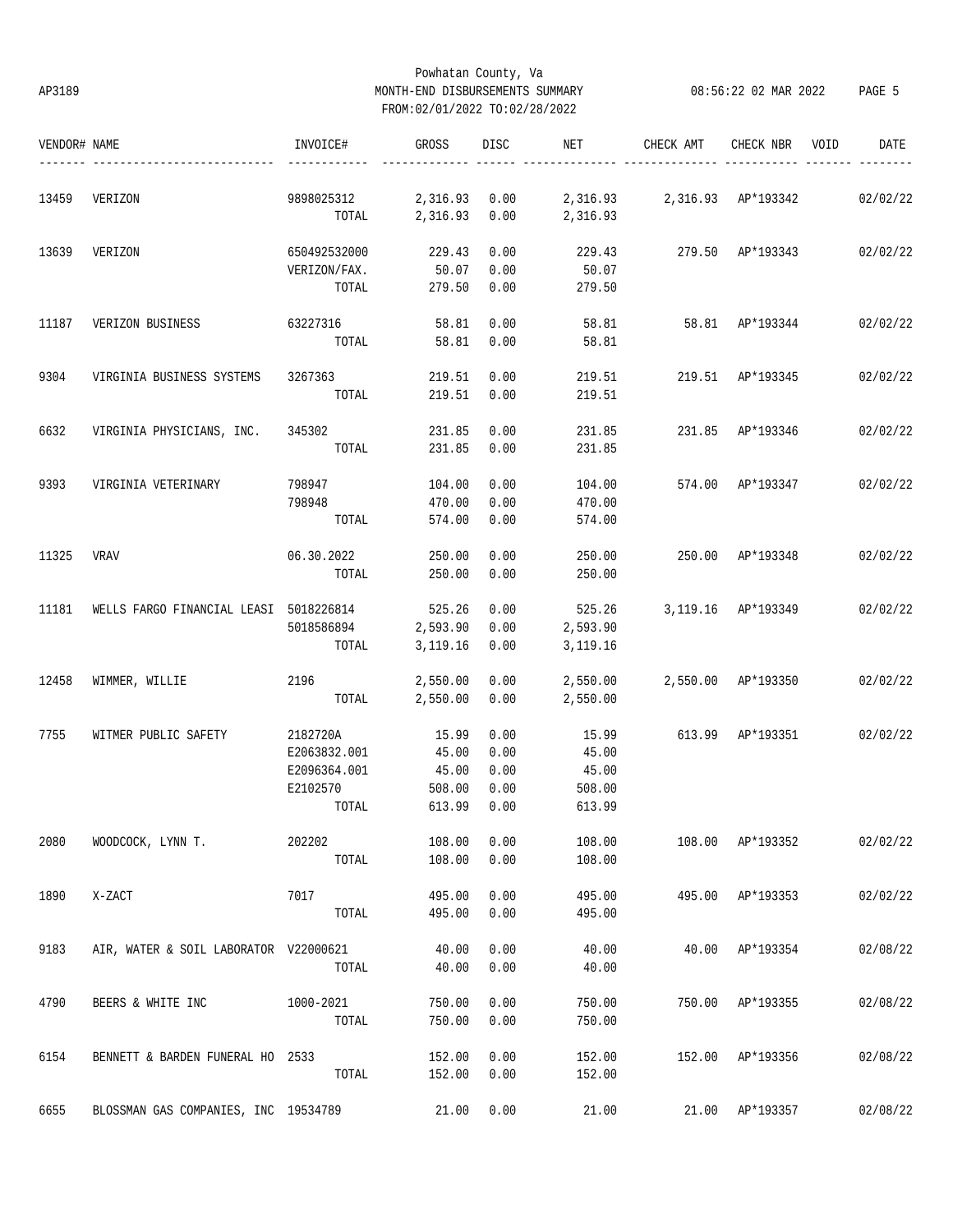## Powhatan County, Va AP3189 MONTH-END DISBURSEMENTS SUMMARY 08:56:22 02 MAR 2022 PAGE 6 FROM:02/01/2022 TO:02/28/2022

| VENDOR# NAME |                                                 | INVOICE#                                                          | GROSS                                          | DISC                                 | <b>NET</b>                                     | CHECK AMT                 | CHECK NBR VOID      | DATE     |
|--------------|-------------------------------------------------|-------------------------------------------------------------------|------------------------------------------------|--------------------------------------|------------------------------------------------|---------------------------|---------------------|----------|
|              | ------------------------                        | TOTAL                                                             | 21.00                                          | <br>0.00                             | 21.00                                          |                           |                     |          |
| 11439        | BUSINESS CARD                                   | 0168-JAN22 844.20<br>TOTAL                                        | 844.20                                         | 0.00<br>0.00                         | 844.20<br>844.20                               | 844.20 AP*193358 02/08/22 |                     |          |
| 11610        | BUSINESS CARD                                   | 5719-JAN22<br>TOTAL                                               | 1,717.48<br>1,717.48 0.00                      | 0.00                                 | 1,717.48   1,717.48   AP*193359<br>1,717.48    |                           |                     | 02/08/22 |
| 11611        | BUSINESS CARD                                   | 3423-JAN22<br>TOTAL                                               | 51.52<br>51.52                                 | 0.00<br>0.00                         | 51.52                                          | 51.52 51.52 AP*193360     |                     | 02/08/22 |
| 4752         | BUSINESS CARD                                   | 9796-JAN22 491.44<br>TOTAL                                        | 491.44                                         | 0.00<br>0.00                         | 491.44                                         | 491.44 491.44 AP*193361   |                     | 02/08/22 |
| 4773         | CARTER MACHINERY COMPANY, I 00270514            | TOTAL                                                             | 1,016.00<br>1,016.00                           | 0.00<br>0.00                         | 1,016.00<br>1,016.00                           | 1,016.00 AP*193362        |                     | 02/08/22 |
| 6965         | CINTAS CORPORATION 4108822528                   | TOTAL                                                             | 91.22<br>91.22                                 | 0.00<br>0.00                         | 91.22<br>91.22                                 | 91.22 AP*193363           |                     | 02/08/22 |
| 12756        | COMCAST                                         | 829960012008<br>TOTAL                                             | 20.97<br>20.97                                 | 0.00<br>0.00                         | 20.97<br>20.97                                 | 20.97 AP*193364           |                     | 02/08/22 |
| 6879         | DEMCO, INC.                                     | 7072576<br>TOTAL                                                  | 117.29<br>117.29                               | 0.00<br>0.00                         | 117.29<br>117.29                               | 117.29 AP*193365          |                     | 02/08/22 |
| 6240         | DIAMOND SPRINGS WATER, INC 003389-01-22         | TOTAL                                                             | 5.95<br>5.95                                   | 0.00<br>0.00                         | 5.95<br>5.95                                   |                           | 5.95 AP*193366      | 02/08/22 |
| 860          | DOMINION ENERGY VIRGINIA                        | 02012022<br>416568092902<br>508065449302<br>920622775401<br>TOTAL | 312.11<br>143.41<br>227.90<br>248.83<br>932.25 | 0.00<br>0.00<br>0.00<br>0.00<br>0.00 | 312.11<br>143.41<br>227.90<br>248.83<br>932.25 | 932.25 AP*193367          |                     | 02/08/22 |
| 7147         | DRAPER ADEN ASSOCIATES, INC 2021120645 2,480.00 | TOTAL 2,480.00 0.00 2,480.00                                      |                                                | 0.00                                 | 2,480.00  2,480.00  AP*193368  02/08/22        |                           |                     |          |
| 8235         | ELECTION SERVICES ONLINE, L 2411                | TOTAL                                                             | 3,629.30<br>3,629.30                           | 0.00<br>0.00                         | 3,629.30<br>3,629.30                           |                           | 3,629.30 AP*193369  | 02/08/22 |
| 6510         | EMERGENCY SERVICES SOLUTION 553                 | TOTAL                                                             | 54,080.00<br>54,080.00                         | 0.00<br>0.00                         | 54,080.00<br>54,080.00                         |                           | 54,080.00 AP*193370 | 02/08/22 |
| 8518         | FLANNAGAN, FRANKLIN L.                          | N/A<br>TOTAL                                                      | 70.15<br>70.15                                 | 0.00<br>0.00                         | 70.15<br>70.15                                 | 70.15                     | AP*193371           | 02/08/22 |
| 12508        | HEALTH EQUITY INC                               | XCOMPTM<br>TOTAL                                                  | 168.10<br>168.10                               | 0.00<br>0.00                         | 168.10<br>168.10                               | 168.10                    | AP*193372           | 02/08/22 |
| 9067         | HOWLAND, CATHY                                  | CH022022<br>TOTAL                                                 | 55.85<br>55.85                                 | 0.00<br>0.00                         | 55.85<br>55.85                                 |                           | 55.85 AP*193373     | 02/08/22 |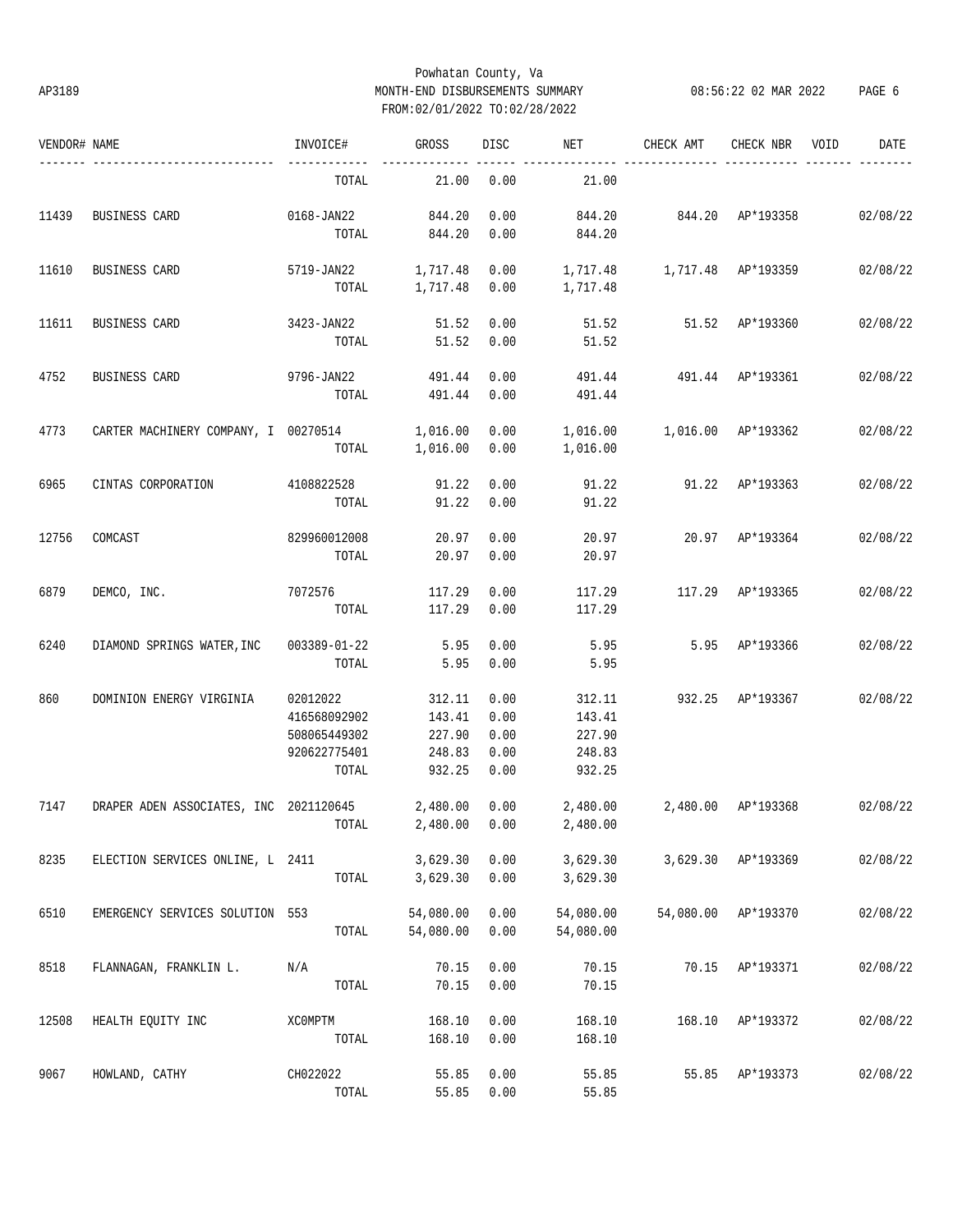## Powhatan County, Va AP3189 MONTH-END DISBURSEMENTS SUMMARY 08:56:22 02 MAR 2022 PAGE 7 FROM:02/01/2022 TO:02/28/2022

| VENDOR# NAME |                                      | INVOICE#                                              | GROSS                                       | DISC                 | NET                                    | CHECK AMT                         | CHECK NBR VOID     | DATE              |
|--------------|--------------------------------------|-------------------------------------------------------|---------------------------------------------|----------------------|----------------------------------------|-----------------------------------|--------------------|-------------------|
| 1714         | INTOXIMETERS, INC.                   | 692279<br>TOTAL                                       | 1,580.00 0.00<br>1,580.00                   | 0.00                 | 1,580.00                               | 1,580.00   1,580.00   AP*193374   |                    | -----<br>02/08/22 |
| 6943         | LIBRARY CORPORATION, THE             | 2022040098<br>TOTAL                                   | 3,569.00<br>3,569.00                        | 0.00<br>0.00         | 3,569.00<br>3,569.00                   |                                   | 3,569.00 AP*193375 | 02/08/22          |
| 9164         | LIBRARY IDEAS, LLC                   | 87286<br>TOTAL                                        | 645.00<br>645.00                            | 0.00<br>0.00         | 645.00<br>645.00                       |                                   | 645.00 AP*193376   | 02/08/22          |
| 9552         | MANSFIELD OIL COMPANY                | SOLCD-736253<br>TOTAL                                 | 145.32<br>145.32                            | 0.00<br>0.00         | 145.32<br>145.32                       |                                   | 145.32 AP*193377   | 02/08/22          |
| 11840        | MCI COMM SERVICE                     | 2DG98147JAN2<br>TOTAL                                 | 34.39<br>34.39                              | 0.00<br>0.00         | 34.39<br>34.39                         |                                   | 34.39 AP*193378    | 02/08/22          |
| 13176        | MIDWEST TAPE, LLC                    | 501627561<br>TOTAL                                    | 105.70<br>105.70                            | 0.00<br>0.00         | 105.70<br>105.70                       | 105.70 AP*193379                  |                    | 02/08/22          |
| 12274        | MITEL CLOUD SERVICES, INC            | 38560230<br>TOTAL                                     | 38.57<br>38.57                              | 0.00<br>0.00         | 38.57<br>38.57                         | 38.57 AP*193380                   |                    | 02/08/22          |
| 4812         | OLD BUCKINGHAM RD PROPERTIE 202202   | TOTAL                                                 | 3,000.00<br>3,000.00                        | 0.00<br>0.00         | 3,000.00<br>3,000.00                   |                                   | 3,000.00 AP*193381 | 02/08/22          |
| 9281         | OVERDRIVE, INC.                      | MR0136922038<br>TOTAL                                 | 1.00<br>1.00                                | 0.00<br>0.00         | 1.00<br>1.00                           |                                   | 1.00 AP*193382     | 02/08/22          |
| 375          | PIEDMONT REGIONAL JAIL               | 3825<br>TOTAL                                         | 160.00<br>160.00                            | 0.00<br>0.00         | 160.00<br>160.00                       | 160.00 AP*193383                  |                    | 02/08/22          |
| 6765         | POWHATAN VOLUNTEER RESCUE S 3-2022   | TOTAL                                                 | 4,300.50<br>4,300.50                        | 0.00<br>0.00         | 4,300.50<br>4,300.50                   |                                   | 4,300.50 AP*193384 | 02/08/22          |
| 9518         | QUARLES PETROLEUM, INC. CT-1477311   | TOTAL                                                 | 152.15<br>152.15                            | 0.00<br>0.00         | 152.15<br>152.15                       | 152.15 AP*193385                  |                    | 02/08/22          |
|              | 620 R.C. GOODWYN & SONS, INC 0994509 | TOTAL                                                 | $69.54$ 0.00<br>69.54                       | 0.00                 | 69.54                                  | 69.54 69.54 AP*193386 02/08/22    |                    |                   |
| 9047         | RED WING SHOES                       | 76483<br>TOTAL                                        | 135.29<br>135.29                            | 0.00<br>0.00         | 135.29<br>135.29                       | 135.29 AP*193387                  |                    | 02/08/22          |
| 9128         | SIGN DESIGN OF VA, LLC               | 5860<br>TOTAL                                         | 51.00<br>51.00                              | 0.00<br>0.00         | 51.00<br>51.00                         |                                   | 51.00 AP*193388    | 02/08/22          |
| 12283        | SMARTSITES                           | 144753<br>TOTAL                                       | 1,125.00<br>1,125.00                        | 0.00<br>0.00         | 1,125.00                               | 1,125.00    1,125.00    AP*193389 |                    | 02/08/22          |
| 6594         | SOUTHSIDE ELECTRIC COOP              | 635040050120<br>635040160220<br>635040170220<br>TOTAL | 199.94<br>783.01<br>517.89<br>1,500.84 0.00 | 0.00<br>0.00<br>0.00 | 199.94<br>783.01<br>517.89<br>1,500.84 |                                   | 1,500.84 AP*193390 | 02/08/22          |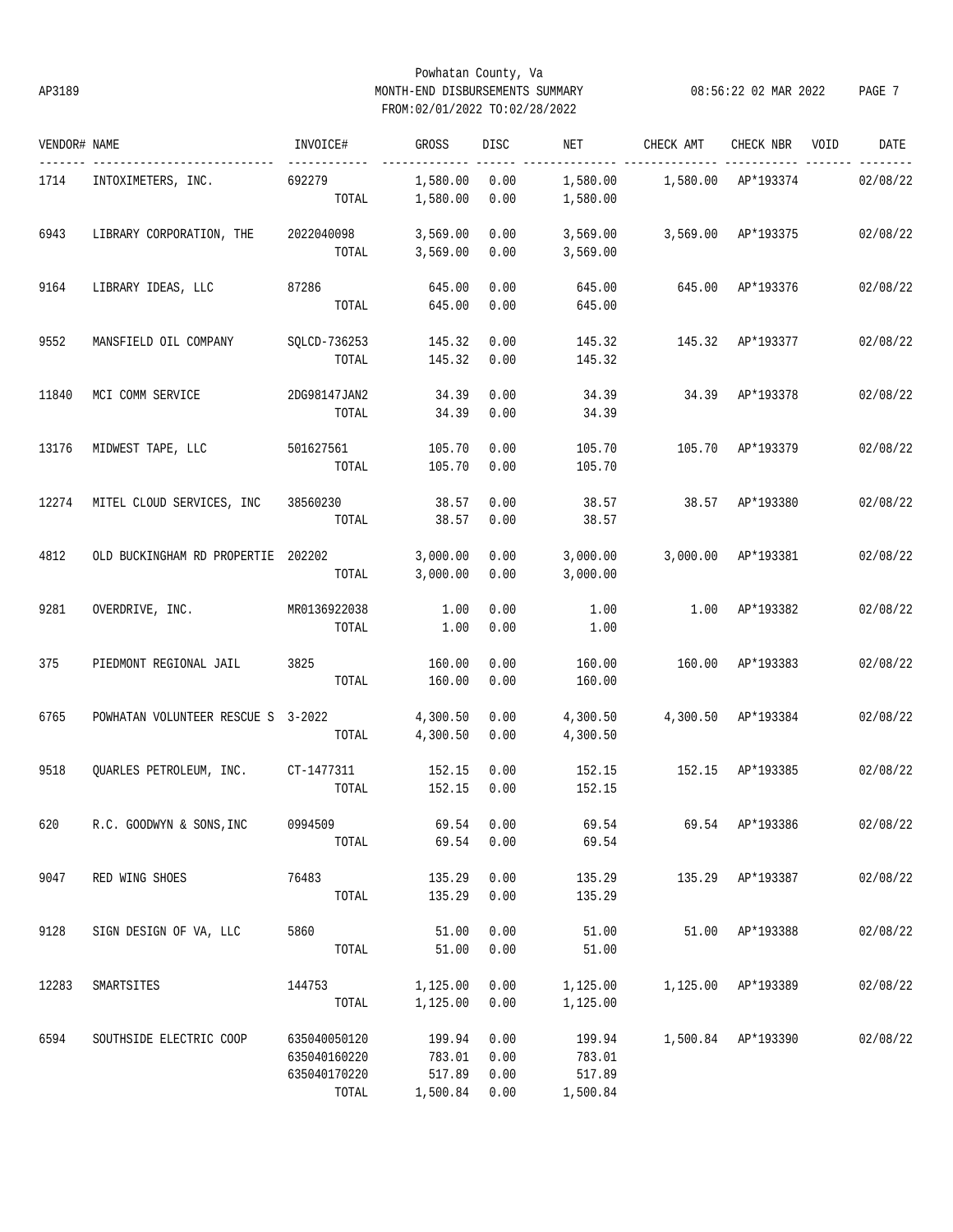# Powhatan County, Va AP3189 MONTH-END DISBURSEMENTS SUMMARY 08:56:22 02 MAR 2022 PAGE 8 FROM:02/01/2022 TO:02/28/2022

| VENDOR# NAME |                                        | INVOICE#     | GROSS    | DISC | NET      | CHECK AMT | CHECK NBR          | VOID | DATE     |
|--------------|----------------------------------------|--------------|----------|------|----------|-----------|--------------------|------|----------|
| 13682        | STAPLES BUSINESS CREDIT                | 7341885669   | 78.60    | 0.00 | 78.60    |           | 1,399.64 AP*193391 |      | 02/08/22 |
|              |                                        | 7343327732   | 90.49    | 0.00 | 90.49    |           |                    |      |          |
|              |                                        | 734332773203 | 90.49    | 0.00 | 90.49    |           |                    |      |          |
|              |                                        | 734332773204 | 98.32    | 0.00 | 98.32    |           |                    |      |          |
|              |                                        | 7346064525-0 | 53.90    | 0.00 | 53.90    |           |                    |      |          |
|              |                                        | 7346657668-0 | 124.87   | 0.00 | 124.87   |           |                    |      |          |
|              |                                        | 7346967837-0 | 41.68    | 0.00 | 41.68    |           |                    |      |          |
|              |                                        | 7346969847-0 | 56.70    | 0.00 | 56.70    |           |                    |      |          |
|              |                                        | 7346995180-0 | 59.19    | 0.00 | 59.19    |           |                    |      |          |
|              |                                        | 7346995180-0 | 16.27    | 0.00 | 16.27    |           |                    |      |          |
|              |                                        | 7347313590-0 | 65.10    | 0.00 | 65.10    |           |                    |      |          |
|              |                                        | 7347959297-0 | 56.94    | 0.00 | 56.94    |           |                    |      |          |
|              |                                        | 7347959297-0 | 4.49     | 0.00 | 4.49     |           |                    |      |          |
|              |                                        | 7347959297-0 | 27.46    | 0.00 | 27.46    |           |                    |      |          |
|              |                                        | 7347959297-0 | 262.24   | 0.00 | 262.24   |           |                    |      |          |
|              |                                        | 7348115152-0 | 108.22   | 0.00 | 108.22   |           |                    |      |          |
|              |                                        | 7348397096-0 | 97.14    | 0.00 | 97.14    |           |                    |      |          |
|              |                                        | 7348510729-0 | 37.33    | 0.00 | 37.33    |           |                    |      |          |
|              |                                        | 743327732    | 91.39    | 0.00 | 91.39    |           |                    |      |          |
|              |                                        | 7347959297-2 | $-61.18$ | 0.00 | $-61.18$ |           |                    |      |          |
|              |                                        | TOTAL        | 1,399.64 | 0.00 | 1,399.64 |           |                    |      |          |
|              |                                        |              |          |      |          |           |                    |      |          |
| 11988        | SUMMIT MEDIA LLC                       | 565568-1     | 99.00    | 0.00 | 99.00    |           | 99.00 AP*193392    |      | 02/08/22 |
|              |                                        | TOTAL        | 99.00    | 0.00 | 99.00    |           |                    |      |          |
| 7450         | THOMSON REUTERS - WEST PAYM 845807289  |              | 326.18   | 0.00 | 326.18   |           | 326.18 AP*193393   |      | 02/08/22 |
|              |                                        | TOTAL        | 326.18   | 0.00 | 326.18   |           |                    |      |          |
|              |                                        |              |          |      |          |           |                    |      |          |
| 13639        | VERIZON                                | 63108448JAN2 | 761.25   | 0.00 | 761.25   |           | 5,175.69 AP*193394 |      | 02/08/22 |
|              |                                        | 650917654000 | 4,275.34 | 0.00 | 4,275.34 |           |                    |      |          |
|              |                                        | 850-481-552- | 48.68    | 0.00 | 48.68    |           |                    |      |          |
|              |                                        | 921422421JAN | 90.42    | 0.00 | 90.42    |           |                    |      |          |
|              |                                        | TOTAL        | 5,175.69 | 0.00 | 5,175.69 |           |                    |      |          |
| 7415         | VIRGINIA UTILITY                       | 01220348     | 57.75    | 0.00 | 57.75    |           | 57.75 AP*193395    |      | 02/08/22 |
|              |                                        | TOTAL        | 57.75    | 0.00 | 57.75    |           |                    |      |          |
| 11181        | WELLS FARGO FINANCIAL LEASI 5018654499 |              | 262.63   | 0.00 | 262.63   |           | 262.63 AP*193396   |      | 02/08/22 |
|              |                                        | TOTAL        | 262.63   | 0.00 | 262.63   |           |                    |      |          |
|              |                                        |              |          |      |          |           |                    |      |          |
| 12458        | WIMMER, WILLIE                         | 2198         | 2,850.00 | 0.00 | 2,850.00 | 3,600.00  | AP*193397          |      | 02/08/22 |
|              |                                        | 2202         | 375.00   | 0.00 | 375.00   |           |                    |      |          |
|              |                                        | 2203         | 375.00   | 0.00 | 375.00   |           |                    |      |          |
|              |                                        | TOTAL        | 3,600.00 | 0.00 | 3,600.00 |           |                    |      |          |
|              |                                        |              |          |      |          |           |                    |      |          |
| 4813         | ZOBELL, SARA                           | VOLUNTEERINC | 518.52   | 0.00 | 518.52   | 518.52    | AP*193398          |      | 02/08/22 |
|              |                                        | TOTAL        | 518.52   | 0.00 | 518.52   |           |                    |      |          |
| 10688        | A&B CLEANING SERVICE, INC.             | 34825.       | 6,906.00 | 0.00 | 6,906.00 | 6,906.00  | AP*193399          |      | 02/16/22 |
|              |                                        | TOTAL        | 6,906.00 | 0.00 | 6,906.00 |           |                    |      |          |
|              |                                        |              |          |      |          |           |                    |      |          |
| 11434        | AGA JANITORIAL SOLUTIONS, L 3043       |              | 965.00   | 0.00 | 965.00   | 965.00    | AP*193400          |      | 02/16/22 |
|              |                                        | TOTAL        | 965.00   | 0.00 | 965.00   |           |                    |      |          |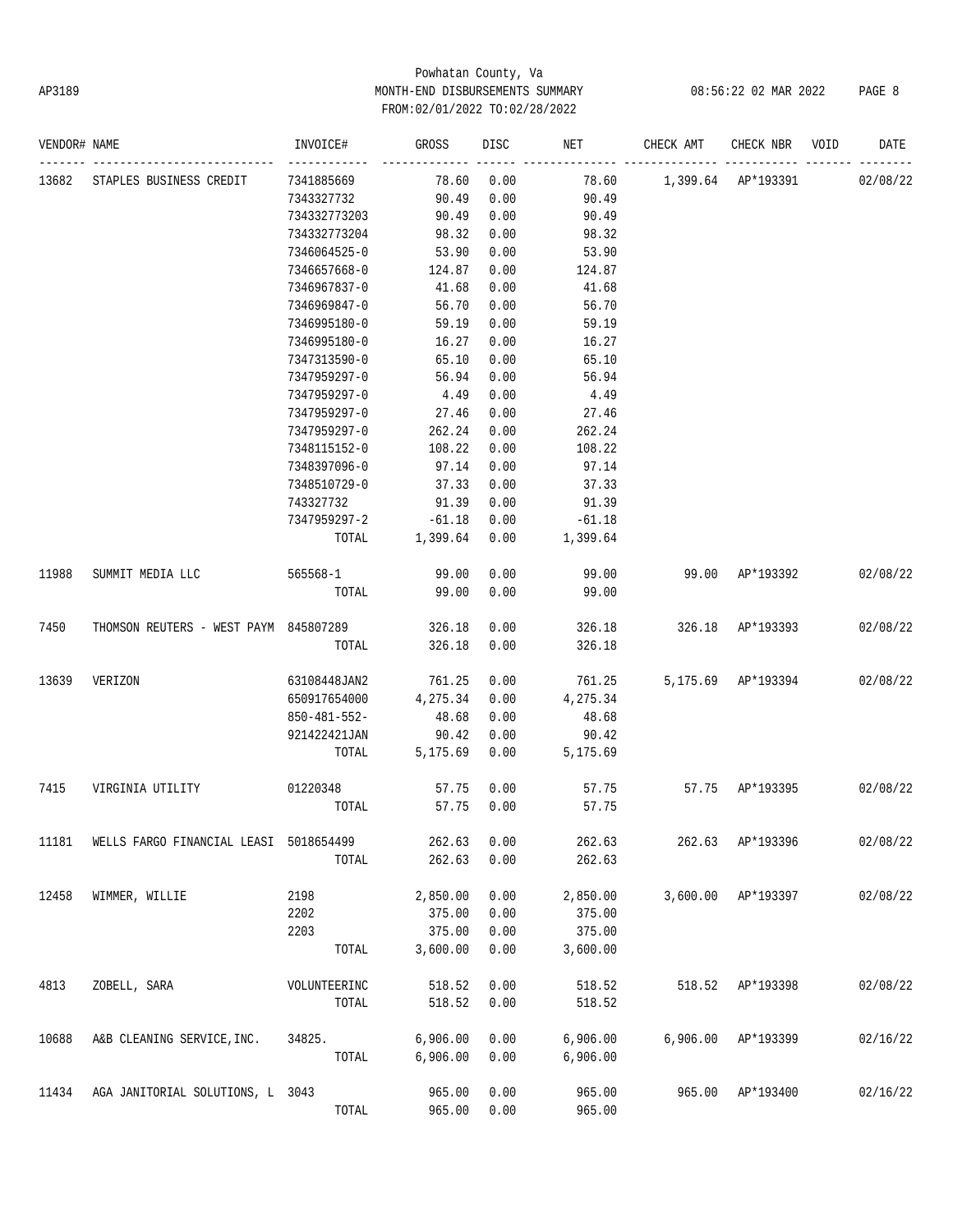# Powhatan County, Va AP3189 MONTH-END DISBURSEMENTS SUMMARY 08:56:22 02 MAR 2022 PAGE 9 FROM:02/01/2022 TO:02/28/2022

| VENDOR# NAME |                                          | INVOICE#     | GROSS    | DISC | NET      | CHECK AMT          | CHECK NBR           | VOID | DATE     |
|--------------|------------------------------------------|--------------|----------|------|----------|--------------------|---------------------|------|----------|
| 9183         | AIR, WATER & SOIL LABORATOR V220000602   |              | 40.00    | 0.00 | 40.00    | 686.98 AP*193401   |                     |      | 02/16/22 |
|              |                                          | V22000449    | 200.18   | 0.00 | 200.18   |                    |                     |      |          |
|              |                                          | V22000603    | 40.00    | 0.00 | 40.00    |                    |                     |      |          |
|              |                                          | V22000719    | 153.20   | 0.00 | 153.20   |                    |                     |      |          |
|              |                                          | V22000720    | 133.60   | 0.00 | 133.60   |                    |                     |      |          |
|              |                                          | V22000779    | 40.00    | 0.00 | 40.00    |                    |                     |      |          |
|              |                                          | V22000780    | 40.00    | 0.00 | 40.00    |                    |                     |      |          |
|              |                                          | V22000822    | 40.00    | 0.00 | 40.00    |                    |                     |      |          |
|              |                                          | TOTAL        | 686.98   | 0.00 | 686.98   |                    |                     |      |          |
| 12849        | AQUA VIRGINIA                            | 000865687057 | 51.46    | 0.00 | 51.46    | 1,323.79 AP*193402 |                     |      | 02/16/22 |
|              |                                          | 0559913-2-22 | 31.80    | 0.00 | 31.80    |                    |                     |      |          |
|              |                                          | 0559914-2-22 | 32.47    | 0.00 | 32.47    |                    |                     |      |          |
|              |                                          | 0574622-2-22 | 59.08    | 0.00 | 59.08    |                    |                     |      |          |
|              |                                          | 0575072-2-22 | 105.51   | 0.00 | 105.51   |                    |                     |      |          |
|              |                                          | 0575528-1-21 | 105.88   | 0.00 | 105.88   |                    |                     |      |          |
|              |                                          | 0620830-2-22 | 212.40   | 0.00 | 212.40   |                    |                     |      |          |
|              |                                          | 0621132-2-22 | 227.36   | 0.00 | 227.36   |                    |                     |      |          |
|              |                                          | 0621730-2-22 | 173.10   | 0.00 | 173.10   |                    |                     |      |          |
|              |                                          | 0621781-2-22 | 22.68    | 0.00 | 22.68    |                    |                     |      |          |
|              |                                          | 0621784-2-22 | 41.61    | 0.00 | 41.61    |                    |                     |      |          |
|              |                                          | 0621880-2-22 | 18.31    | 0.00 | 18.31    |                    |                     |      |          |
|              |                                          | 1100657-2-22 | 139.40   | 0.00 | 139.40   |                    |                     |      |          |
|              |                                          | 1188328-2-22 | 17.58    | 0.00 | 17.58    |                    |                     |      |          |
|              |                                          | 1401897-2-22 | 18.58    | 0.00 | 18.58    |                    |                     |      |          |
|              |                                          | AQUAVA.2.8.2 | 66.57    | 0.00 | 66.57    |                    |                     |      |          |
|              |                                          | TOTAL        | 1,323.79 | 0.00 | 1,323.79 |                    |                     |      |          |
| 13622        | ASSOCIATION OF NATIONALLY C 2021-2023REC |              | 25.00    | 0.00 | 25.00    |                    | 25.00 AP*193403     |      | 02/16/22 |
|              |                                          | TOTAL        | 25.00    | 0.00 | 25.00    |                    |                     |      |          |
| 8851         | BABCOCK, JAMES                           | 1            | 200.00   | 0.00 | 200.00   | 200.00             | AP*193404           |      | 02/16/22 |
|              |                                          | TOTAL        | 200.00   | 0.00 | 200.00   |                    |                     |      |          |
| 7941         | BAKER & TAYLOR                           | B&T.75024793 | 72.39    | 0.00 | 72.39    | 2,678.36           | AP*193405           |      | 02/16/22 |
|              |                                          | B&T.L2114913 | 2,605.97 | 0.00 | 2,605.97 |                    |                     |      |          |
|              |                                          | TOTAL        | 2,678.36 | 0.00 | 2,678.36 |                    |                     |      |          |
| 8668         | BANK OF AMERICA                          | 0310-JAN22   | 184.48   | 0.00 | 184.48   |                    | 27,839.93 AP*193406 |      | 02/16/22 |
|              |                                          | 1178-JAN22   | 54.45    | 0.00 | 54.45    |                    |                     |      |          |
|              |                                          | 2154-JAN22   | 802.20   | 0.00 | 802.20   |                    |                     |      |          |
|              |                                          | 2542-JAN22   | 6,112.74 | 0.00 | 6,112.74 |                    |                     |      |          |
|              |                                          | 2973-JAN22   | 16.66    | 0.00 | 16.66    |                    |                     |      |          |
|              |                                          | 3118-JAN22   | 2,152.60 | 0.00 | 2,152.60 |                    |                     |      |          |
|              |                                          | 3212-JAN22   | 102.08   | 0.00 | 102.08   |                    |                     |      |          |
|              |                                          | 3577-JAN22   | 181.24   | 0.00 | 181.24   |                    |                     |      |          |
|              |                                          | 4821-JAN22   | 184.00   | 0.00 | 184.00   |                    |                     |      |          |
|              |                                          | 4863-JAN22   | 6,131.76 | 0.00 | 6,131.76 |                    |                     |      |          |
|              |                                          | 5170-JAN22   | 247.99   | 0.00 | 247.99   |                    |                     |      |          |
|              |                                          | 5680-JAN22   | 299.75   | 0.00 | 299.75   |                    |                     |      |          |
|              |                                          | 7130-JAN22   | 14.76    | 0.00 | 14.76    |                    |                     |      |          |
|              |                                          | 7170-JAN22   | 104.30   | 0.00 | 104.30   |                    |                     |      |          |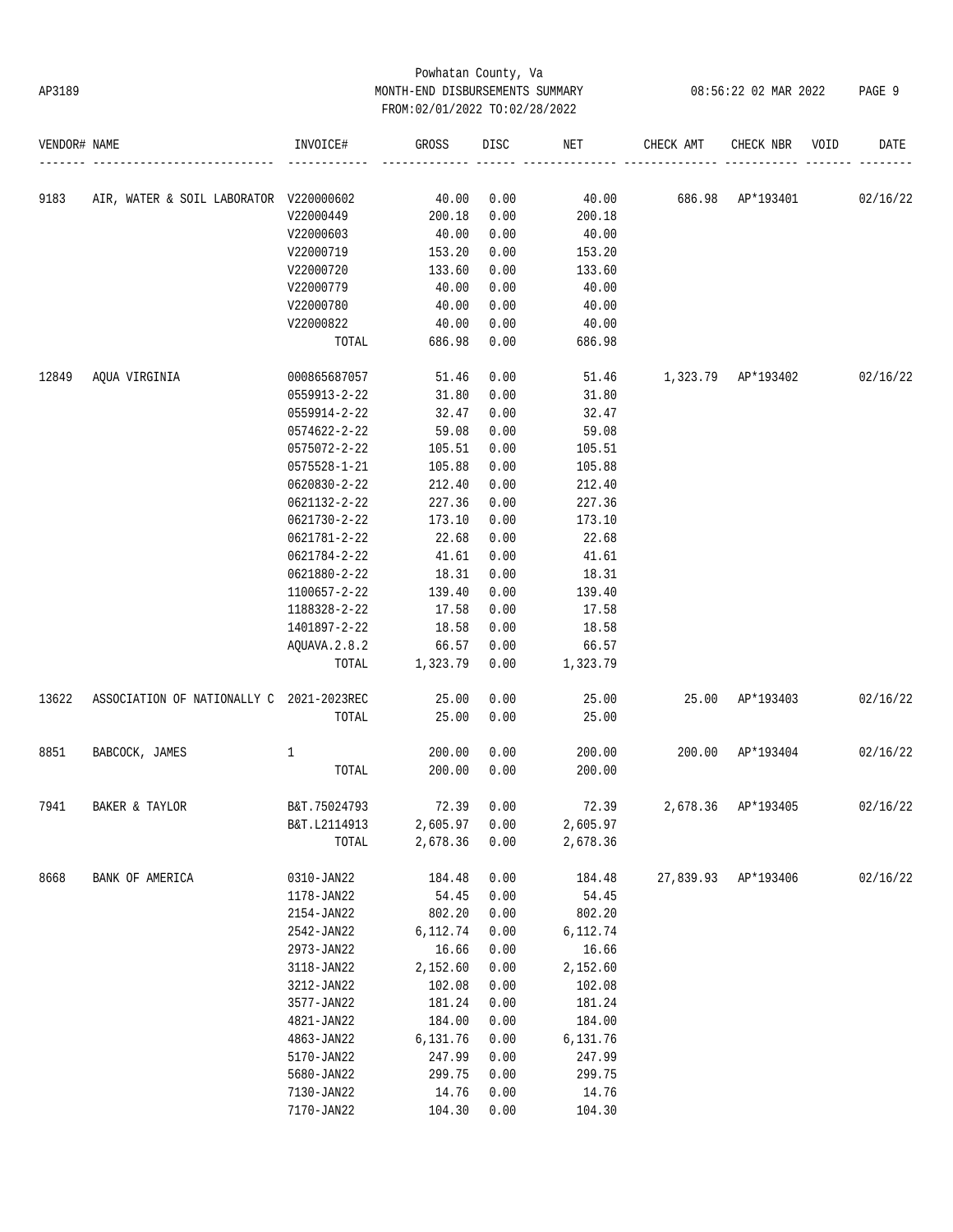# Powhatan County, Va AP3189 MONTH-END DISBURSEMENTS SUMMARY 08:56:22 02 MAR 2022 PAGE 10 FROM:02/01/2022 TO:02/28/2022

| VENDOR# NAME |                                      | INVOICE#     | GROSS     | DISC        | NET       | CHECK AMT           | CHECK NBR          | VOID | DATE     |
|--------------|--------------------------------------|--------------|-----------|-------------|-----------|---------------------|--------------------|------|----------|
|              |                                      | 7196-JAN22   | 421.57    | 0.00        | 421.57    |                     |                    |      |          |
|              |                                      | 7279-JAN22   | 310.00    | 0.00        | 310.00    |                     |                    |      |          |
|              |                                      | 7374-JAN22   | 2,237.48  | 0.00        | 2,237.48  |                     |                    |      |          |
|              |                                      | 7593-JAN22   | 7,113.88  | 0.00        | 7,113.88  |                     |                    |      |          |
|              |                                      | 8775-JAN22   | 255.37    | 0.00        | 255.37    |                     |                    |      |          |
|              |                                      | 8811-JAN22   | 95.04     | 0.00        | 95.04     |                     |                    |      |          |
|              |                                      | 9051-JAN22   | 559.34    | 0.00        | 559.34    |                     |                    |      |          |
|              |                                      | 9163-JAN22   | 142.93    | 0.00        | 142.93    |                     |                    |      |          |
|              |                                      | 9596-JAN22   | 45.87     | 0.00        | 45.87     |                     |                    |      |          |
|              |                                      | 9856-JAN22   | 69.44     | 0.00        | 69.44     |                     |                    |      |          |
|              |                                      | TOTAL        | 27,839.93 | 0.00        | 27,839.93 |                     |                    |      |          |
| 9501         | BARRETT, JUDITH                      | 7            | 150.00    | 0.00        | 150.00    | 150.00 AP*193407    |                    |      | 02/16/22 |
|              |                                      | TOTAL        | 150.00    | 0.00        | 150.00    |                     |                    |      |          |
| 7691         | BEACH, JEFFREY                       | JURY-2/2022  | 30.00     | 0.00        | 30.00     | $30.00$ $AP*193408$ |                    |      | 02/16/22 |
|              |                                      | TOTAL        | 30.00     | 0.00        | 30.00     |                     |                    |      |          |
| 6655         | BLOSSMAN GAS COMPANIES, INC 16983142 |              | 89.20     | 0.00        | 89.20     | 2,421.12 AP*193409  |                    |      | 02/16/22 |
|              |                                      | 18945579     | 850.70    | 0.00        | 850.70    |                     |                    |      |          |
|              |                                      | 19496775     | 366.26    | 0.00        | 366.26    |                     |                    |      |          |
|              |                                      | 19496776     | 1,064.96  | 0.00        | 1,064.96  |                     |                    |      |          |
|              |                                      | 399-2021     | 50.00     | 0.00        | 50.00     |                     |                    |      |          |
|              |                                      | TOTAL        | 2,421.12  | 0.00        | 2,421.12  |                     |                    |      |          |
| 7894         | BOELT, WILLIAM M.                    | 9            | 200.00    | 0.00        | 200.00    | 200.00 AP*193410    |                    |      | 02/16/22 |
|              |                                      | TOTAL        | 200.00    | 0.00        | 200.00    |                     |                    |      |          |
| 7296         | BOUND TREE MEDICAL, LLC              | 84385132     | 318.37    | 0.00        | 318.37    | 983.33 AP*193411    |                    |      | 02/16/22 |
|              |                                      | 84387338     | 664.96    | 0.00        | 664.96    |                     |                    |      |          |
|              |                                      | TOTAL        | 983.33    | 0.00        | 983.33    |                     |                    |      |          |
| 11290        | BOYKIN, GWENDOLYN M.                 | 2            | 150.00    | 0.00        | 150.00    | 150.00 AP*193412    |                    |      | 02/16/22 |
|              |                                      | TOTAL        | 150.00    | 0.00        | 150.00    |                     |                    |      |          |
| 4814         | BROWN, TRENT                         | VOLUNTEERINC | 518.52    | 0.00        | 518.52    |                     | 518.52 AP*193413   |      | 02/16/22 |
|              |                                      | TOTAL        |           | 518.52 0.00 | 518.52    |                     |                    |      |          |
| 12919        | BUSINESS CARD                        | 6145-JAN22   | 1,285.71  | 0.00        | 1,285.71  |                     | 1,285.71 AP*193414 |      | 02/16/22 |
|              |                                      | TOTAL        | 1,285.71  | 0.00        | 1,285.71  |                     |                    |      |          |
| 8686         | C.W. WILLIAMS & CO., INC.            | 641647       | 2,132.74  | 0.00        | 2,132.74  |                     | 2,423.93 AP*193415 |      | 02/16/22 |
|              |                                      | 641976       | 236.47    | 0.00        | 236.47    |                     |                    |      |          |
|              |                                      | 642027       | 54.72     | 0.00        | 54.72     |                     |                    |      |          |
|              |                                      | TOTAL        | 2,423.93  | 0.00        | 2,423.93  |                     |                    |      |          |
| 7353         | CDW GOVERNMENT, INC.                 | P484485      | 6,607.23  | 0.00        | 6,607.23  | 9,837.31            | AP*193416          |      | 02/16/22 |
|              |                                      | Q152781      | 3,230.08  | 0.00        | 3,230.08  |                     |                    |      |          |
|              |                                      | TOTAL        | 9,837.31  | 0.00        | 9,837.31  |                     |                    |      |          |
| 540          | CENTRAL VIRGINIA WASTE MANA 27452    |              | 765.00    | 0.00        | 765.00    | 765.00              | AP*193417          |      | 02/16/22 |
|              |                                      | TOTAL        | 765.00    | 0.00        | 765.00    |                     |                    |      |          |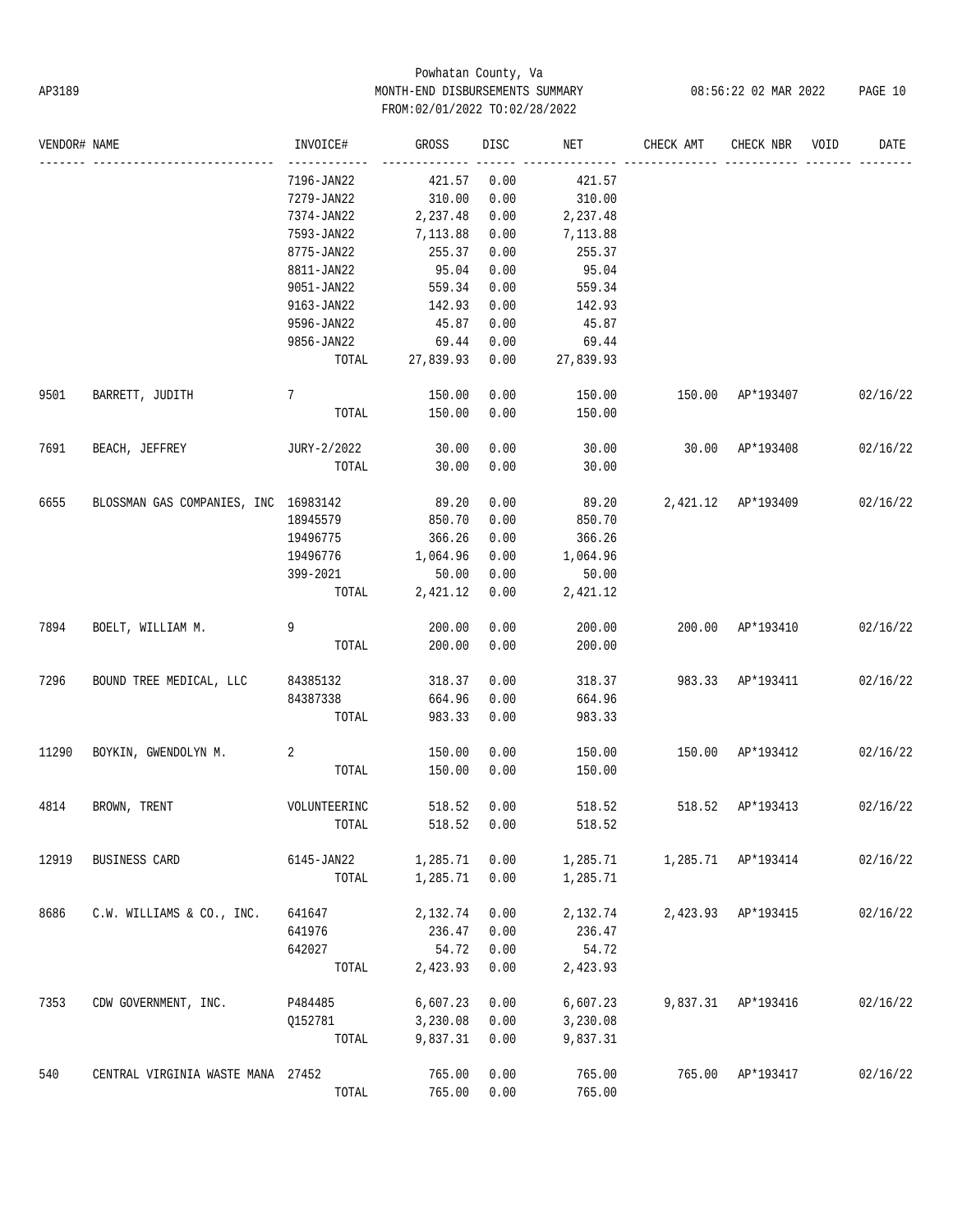## Powhatan County, Va AP3189 MONTH-END DISBURSEMENTS SUMMARY 08:56:22 02 MAR 2022 PAGE 11 FROM:02/01/2022 TO:02/28/2022

| VENDOR# NAME |                                    | INVOICE#                                                                                                                                              | GROSS                                                                                           | <b>DISC</b>                                                                  | NET                                                                                             | CHECK AMT                | CHECK NBR                   | VOID | DATE     |
|--------------|------------------------------------|-------------------------------------------------------------------------------------------------------------------------------------------------------|-------------------------------------------------------------------------------------------------|------------------------------------------------------------------------------|-------------------------------------------------------------------------------------------------|--------------------------|-----------------------------|------|----------|
|              | 12720 CHRISTIAN, PAT               | 6<br>TOTAL                                                                                                                                            | 200.00<br>200.00                                                                                | 0.00<br>0.00                                                                 | 200.00<br>200.00                                                                                |                          | 200.00 AP*193418            |      | 02/16/22 |
| 6965         | CINTAS CORPORATION 4109491692      | TOTAL                                                                                                                                                 | 91.22<br>91.22                                                                                  | 0.00<br>0.00                                                                 | 91.22<br>91.22                                                                                  | 91.22 AP*193419          |                             |      | 02/16/22 |
| 13491        | COMMONWEALTH DRUG AND ALCOH 260    |                                                                                                                                                       | TOTAL 1,078.00                                                                                  | 0.00                                                                         | 1,078.00  0.00  1,078.00<br>1,078.00                                                            | 1,078.00 AP*193420       |                             |      | 02/16/22 |
| 33130        | COUNTY OF HENRICO DEPT OF F 210750 |                                                                                                                                                       | 22,680.22 0.00<br>TOTAL 22,680.22 0.00                                                          |                                                                              | 22,680.22<br>22,680.22                                                                          | 22,680.22 AP*193421      |                             |      | 02/16/22 |
| 4824         | CURRIE, JANET                      | 2022VBCOA2<br>TOTAL                                                                                                                                   | 45.00<br>45.00                                                                                  | 0.00<br>0.00                                                                 | 45.00                                                                                           | 45.00  45.00  AP*193422  |                             |      | 02/16/22 |
| 6240         | DIAMOND SPRINGS WATER, INC         | 0002185158<br>0002222211<br>0002227215<br>002220346                                                                                                   | 37.95<br>11.95<br>11.95<br>72.90                                                                | 0.00<br>0.00<br>0.00<br>0.00                                                 | 11.95<br>11.95<br>72.90                                                                         | 37.95 181.69 AP*193423   |                             |      | 02/16/22 |
|              |                                    | 011342-01-22<br>TOTAL                                                                                                                                 | 46.94<br>181.69                                                                                 | 0.00<br>0.00                                                                 | 46.94<br>181.69                                                                                 |                          |                             |      |          |
| 860          | DOMINION ENERGY VIRGINIA           | 122166783302<br>1875198911-2<br>2613832712FE<br>325444024502<br>406203539102<br>6024003557-2<br>621178981002<br>66563000552-<br>800937057102<br>TOTAL | 314.73<br>36.89<br>288.47<br>214.74<br>692.15<br>22.15<br>236.51<br>397.98<br>34.04<br>2,237.66 | 0.00<br>0.00<br>0.00<br>0.00<br>0.00<br>0.00<br>0.00<br>0.00<br>0.00<br>0.00 | 314.73<br>36.89<br>288.47<br>214.74<br>692.15<br>22.15<br>236.51<br>397.98<br>34.04<br>2,237.66 |                          | 2,237.66 AP*193424 02/16/22 |      |          |
| 4817         | DUKE III, JOHN                     | JURY-2/2022<br>TOTAL                                                                                                                                  | 30.00<br>30.00                                                                                  | 0.00<br>0.00                                                                 | 30.00<br>30.00                                                                                  | 30.00 AP*193425 02/16/22 |                             |      |          |
| 6842         | EAGLE FIRE INC.                    | IN00023413<br>IN00023458<br>IN00023479<br>TOTAL                                                                                                       | 1,360.00 0.00<br>2,950.00<br>1,360.00<br>5,670.00                                               | 0.00<br>0.00<br>0.00                                                         | 1,360.00<br>2,950.00<br>1,360.00<br>5,670.00                                                    |                          | 5,670.00 AP*193426          |      | 02/16/22 |
| 11224        | ELECTRONIC SYSTEMS, INC.           | IN2064891<br>IN2065847<br>TOTAL                                                                                                                       | 1,403.68<br>1,045.63<br>2,449.31                                                                | 0.00<br>0.00<br>0.00                                                         | 1,403.68<br>1,045.63<br>2,449.31                                                                |                          | 2,449.31 AP*193427          |      | 02/16/22 |
| 9639         | EMS MANAGEMENT & CONSULTANT        | 045305<br>TOTAL                                                                                                                                       | 2,072.84<br>2,072.84                                                                            | 0.00<br>0.00                                                                 | 2,072.84<br>2,072.84                                                                            |                          | 2,072.84 AP*193428          |      | 02/16/22 |
| 4823         | EPPERT, JONAS                      | EPPERT-BOOTS<br>TOTAL                                                                                                                                 | 109.95<br>109.95                                                                                | 0.00<br>0.00                                                                 | 109.95<br>109.95                                                                                |                          | 109.95 AP*193429            |      | 02/16/22 |
| 9093         | FARMVILLE WHOLESALE                | 732262<br>732272                                                                                                                                      | 523.00<br>1,775.64                                                                              | 0.00<br>0.00                                                                 | 523.00<br>1,775.64                                                                              |                          | 2,502.34 AP*193430          |      | 02/16/22 |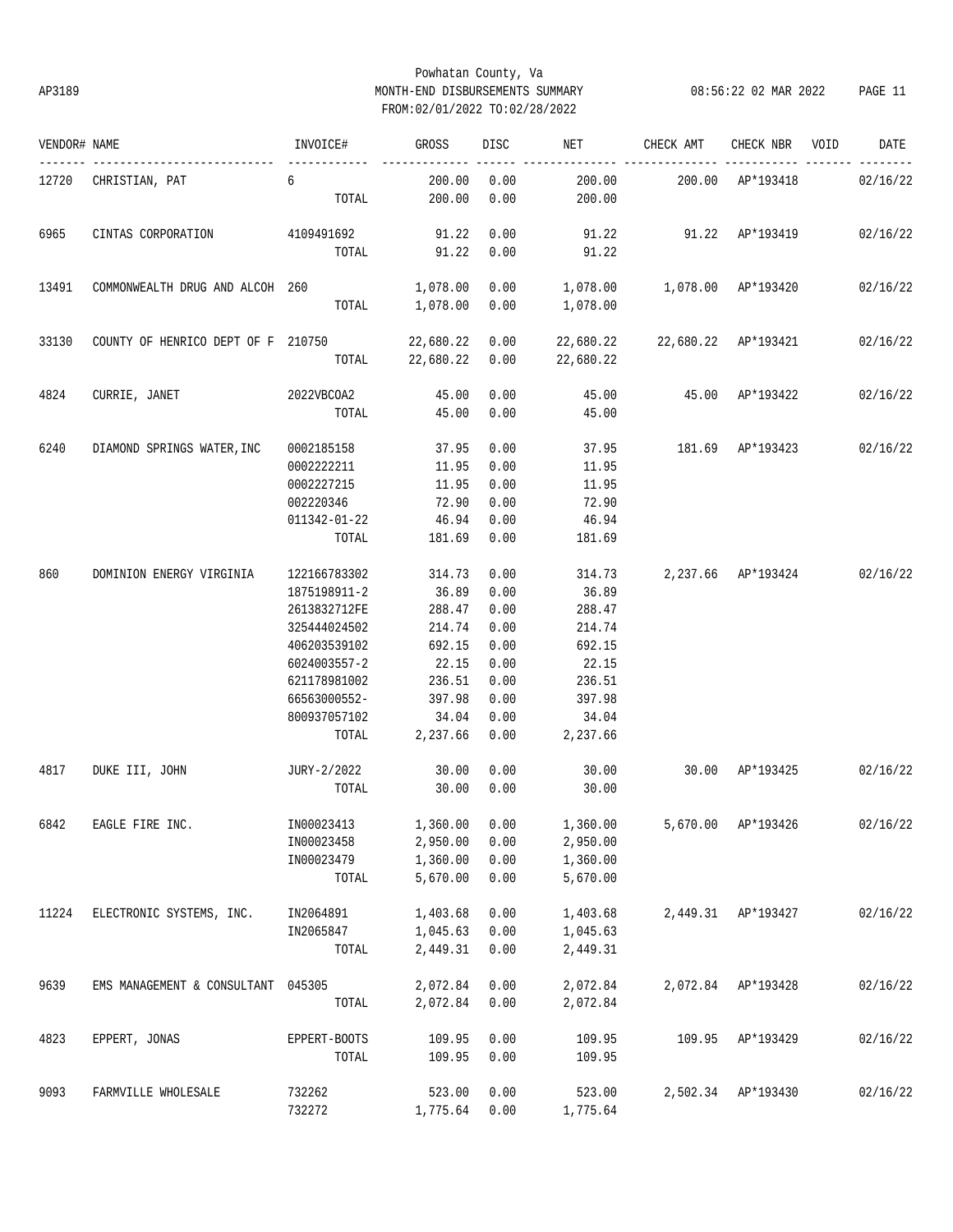## Powhatan County, Va AP3189 MONTH-END DISBURSEMENTS SUMMARY 08:56:22 02 MAR 2022 PAGE 12 FROM:02/01/2022 TO:02/28/2022

| VENDOR# NAME |                                          | INVOICE#    | GROSS           | DISC | NET       | CHECK AMT                         | CHECK NBR          | VOID | DATE     |
|--------------|------------------------------------------|-------------|-----------------|------|-----------|-----------------------------------|--------------------|------|----------|
|              |                                          | 732299      | 203.70          | 0.00 | 203.70    |                                   |                    |      |          |
|              |                                          | TOTAL       | 2,502.34        | 0.00 | 2,502.34  |                                   |                    |      |          |
| 338          | FIRE PROTECTION EQUIP. CO                | 00078197    | 67.40           | 0.00 | 67.40     | 191.15 AP*193431                  |                    |      | 02/16/22 |
|              |                                          | 00079812    | 123.75          | 0.00 | 123.75    |                                   |                    |      |          |
|              |                                          | TOTAL       | 191.15          | 0.00 | 191.15    |                                   |                    |      |          |
| 6606         | FLATROCK GLASS & DOOR INC                | 21579       | 35.00           | 0.00 | 35.00     |                                   | 35.00 AP*193432    |      | 02/16/22 |
|              |                                          | TOTAL       | 35.00           | 0.00 | 35.00     |                                   |                    |      |          |
| 9500         | FLEMING, GWENDOLYN                       | 5           | 200.00          | 0.00 | 200.00    |                                   | 200.00 AP*193433   |      | 02/16/22 |
|              |                                          | TOTAL       | 200.00          | 0.00 | 200.00    |                                   |                    |      |          |
| 13458        | FOUNDATION BUILDING MATERIA 20755422-00  |             | 146.88          | 0.00 | 146.88    | 146.88                            | AP*193434          |      | 02/16/22 |
|              |                                          | TOTAL       | 146.88          | 0.00 | 146.88    |                                   |                    |      |          |
| 12905        | GALLS, LLC                               | 020286859   | 170.29          | 0.00 | 170.29    |                                   | 412.70 AP*193435   |      | 02/16/22 |
|              |                                          | 020290950   | 147.76          | 0.00 | 147.76    |                                   |                    |      |          |
|              |                                          | 020338476   | 94.65           | 0.00 | 94.65     |                                   |                    |      |          |
|              |                                          | TOTAL       | 412.70          | 0.00 | 412.70    |                                   |                    |      |          |
| 11339        | GOVDEALS.COM                             | 3827-012022 | 25.50           | 0.00 | 25.50     | 25.50 AP*193436                   |                    |      | 02/16/22 |
|              |                                          | TOTAL       | 25.50           | 0.00 | 25.50     |                                   |                    |      |          |
| 12757        | GOVERNMENTJOBS.COM, INC.                 | 23215       | 27,930.32       | 0.00 | 27,930.32 | 27,930.32 AP*193437               |                    |      | 02/16/22 |
|              |                                          |             | TOTAL 27,930.32 | 0.00 | 27,930.32 |                                   |                    |      |          |
| 6013         | GRAINGER                                 | 9177463230  | 44.81           | 0.00 | 44.81     | 105.03 AP*193438                  |                    |      | 02/16/22 |
|              |                                          | 9189008189  | 60.22           | 0.00 | 60.22     |                                   |                    |      |          |
|              |                                          | TOTAL       | 105.03          | 0.00 | 105.03    |                                   |                    |      |          |
| 5075         | GREENE, FLOYD, JR.                       | 42022022    | 270.00          | 0.00 | 270.00    |                                   | 270.00 AP*193439   |      | 02/16/22 |
|              |                                          | TOTAL       | 270.00          | 0.00 | 270.00    |                                   |                    |      |          |
| 11391        | HALEY FORD                               | 44433765    | 10,488.00       | 0.00 |           | 10,488.00   10,488.00   AP*193440 |                    |      | 02/16/22 |
|              |                                          | TOTAL       | 10,488.00       | 0.00 | 10,488.00 |                                   |                    |      |          |
| 12508        | HEALTH EQUITY INC                        | XCOMPTM     | 168.10          | 0.00 | 168.10    |                                   | 168.10 AP*193441   |      | 02/16/22 |
|              |                                          | TOTAL       | 168.10          | 0.00 | 168.10    |                                   |                    |      |          |
| 4820         | HEMMINGER, MICHAEL                       | JURY-2/2022 | 30.00           | 0.00 | 30.00     |                                   | 30.00 AP*193442    |      | 02/16/22 |
|              |                                          | TOTAL       | 30.00           | 0.00 | 30.00     |                                   |                    |      |          |
| 11149        | HERTLESS BROTHERS ROOFING,               | 16180       | 475.00          | 0.00 | 475.00    |                                   | 475.00 AP*193443   |      | 02/16/22 |
|              |                                          | TOTAL       | 475.00          | 0.00 | 475.00    |                                   |                    |      |          |
| 13549        | HOSTED BACKBONE, LLC                     | HB17-9662   | 2,175.00        | 0.00 | 2,175.00  |                                   | 2,175.00 AP*193444 |      | 02/16/22 |
|              |                                          | TOTAL       | 2,175.00        | 0.00 | 2,175.00  |                                   |                    |      |          |
| 10755        | INNOVATIVE TURF                          | 5322        | 1,580.95        | 0.00 | 1,580.95  |                                   | 1,580.95 AP*193445 |      | 02/16/22 |
|              |                                          | TOTAL       | 1,580.95        | 0.00 | 1,580.95  |                                   |                    |      |          |
| 120          | JAMES RIVER AIR CONDITIONIN C24627402202 |             | 450.00          | 0.00 | 450.00    |                                   | 1,859.60 AP*193446 |      | 02/16/22 |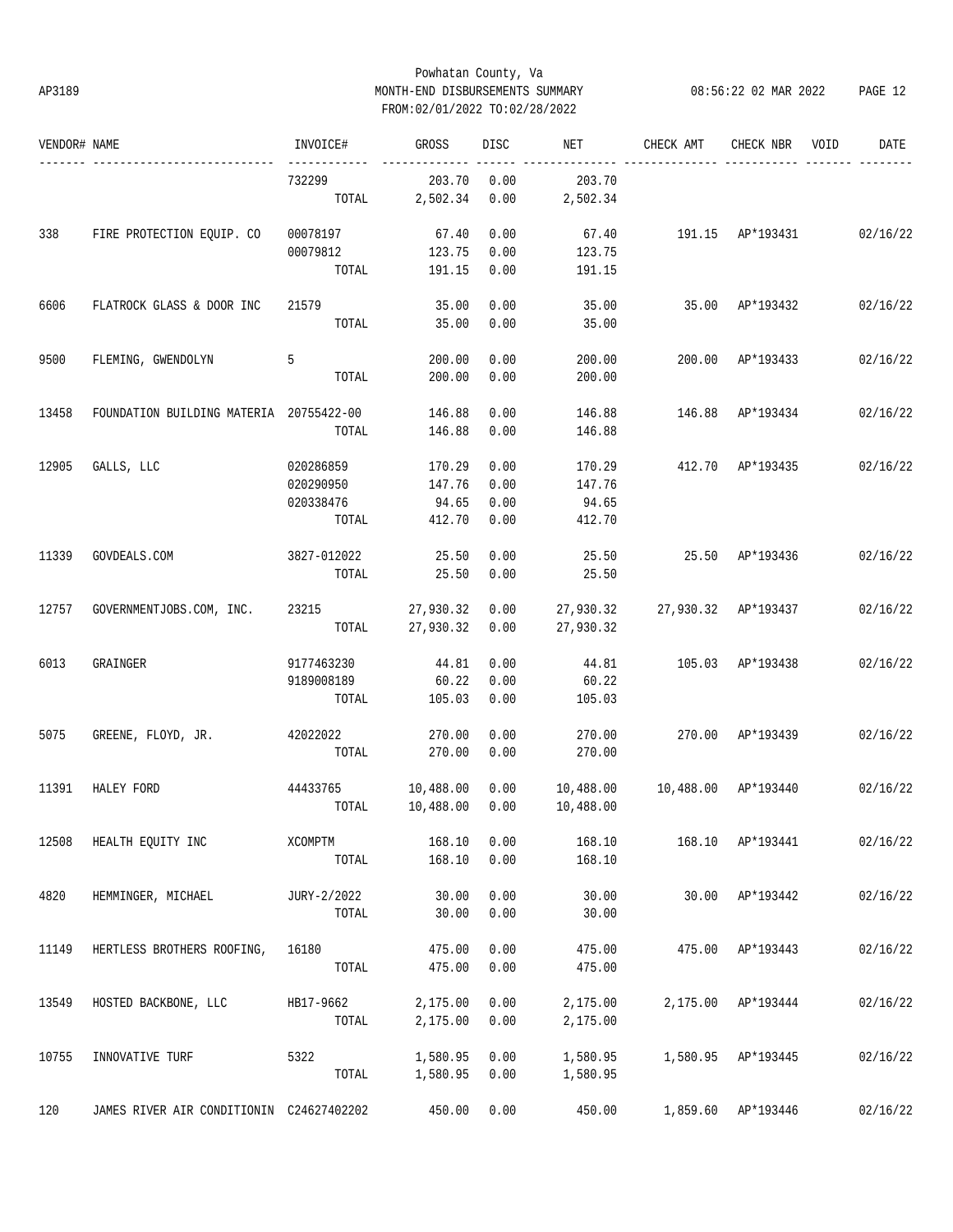## Powhatan County, Va AP3189 MONTH-END DISBURSEMENTS SUMMARY 08:56:22 02 MAR 2022 PAGE 13 FROM:02/01/2022 TO:02/28/2022

| VENDOR# NAME |                                      | INVOICE#                 | GROSS     | DISC       | NET       | CHECK AMT           | CHECK NBR          | VOID | DATE     |
|--------------|--------------------------------------|--------------------------|-----------|------------|-----------|---------------------|--------------------|------|----------|
|              | ________________________             | -------------<br>S236688 | 336.00    | 0.00       | 336.00    |                     |                    |      |          |
|              |                                      | S237297                  | 1,073.60  | 0.00       | 1,073.60  |                     |                    |      |          |
|              |                                      | TOTAL                    | 1,859.60  | 0.00       | 1,859.60  |                     |                    |      |          |
| 7874         | 10<br>JONES, LINDA HOLLIN            |                          | 200.00    | 0.00       | 200.00    | 200.00 AP*193447    |                    |      | 02/16/22 |
|              |                                      | TOTAL                    | 200.00    | 0.00       | 200.00    |                     |                    |      |          |
| 13527        | L3HARRIS TECHNOLOGIES, INC. 93375185 |                          | 20,681.76 | 0.00       | 20,681.76 | 42,739.67 AP*193448 |                    |      | 02/16/22 |
|              |                                      | 93382874                 | 22,057.91 | 0.00       | 22,057.91 |                     |                    |      |          |
|              |                                      | TOTAL                    | 42,739.67 | 0.00       | 42,739.67 |                     |                    |      |          |
| 10811        | LAND AND COATES, INC                 | 3658172                  | 9.20      | 0.00       | 9.20      |                     | 138.73 AP*193449   |      | 02/16/22 |
|              |                                      | 3658560                  | 110.00    | 0.00       | 110.00    |                     |                    |      |          |
|              |                                      | 3658561                  | 19.53     | 0.00       | 19.53     |                     |                    |      |          |
|              |                                      | TOTAL                    | 138.73    | 0.00       | 138.73    |                     |                    |      |          |
| 6629         | LANDSCAPE SUPPLY, INC.               | 0229960-IN               | 1,027.00  | 0.00       | 1,027.00  | 1,148.00 AP*193450  |                    |      | 02/16/22 |
|              |                                      | 229960A-IN               | 121.00    | 0.00       | 121.00    |                     |                    |      |          |
|              |                                      | TOTAL                    | 1,148.00  | 0.00       | 1,148.00  |                     |                    |      |          |
| 7981         | LANGUAGE LINE SERVICES               | 10452491                 | 17.60     | 0.00       | 17.60     |                     | 17.60 AP*193451    |      | 02/16/22 |
|              |                                      | TOTAL                    | 17.60     | 0.00       | 17.60     |                     |                    |      |          |
| 11105        | LLEWELLYN, CATHY LEE                 | 3                        | 150.00    | 0.00       | 150.00    |                     | 150.00 AP*193452   |      | 02/16/22 |
|              |                                      | TOTAL                    | 150.00    | 0.00       | 150.00    |                     |                    |      |          |
| 4819         | MEYERAAN, ASHLEY                     | JURY-2/2022              | 30.00     | 0.00       | 30.00     |                     | 30.00 AP*193453    |      | 02/16/22 |
|              |                                      | TOTAL                    | 30.00     | 0.00       | 30.00     |                     |                    |      |          |
| 13176        | MIDWEST TAPE, LLC                    | 501662139                | 67.48     | 0.00       | 67.48     |                     | 67.48 AP*193454    |      | 02/16/22 |
|              |                                      | TOTAL                    | 67.48     | 0.00       | 67.48     |                     |                    |      |          |
| 10603        | MILLS, BETHANY                       | 12                       | 150.00    | 0.00       | 150.00    |                     | 150.00 AP*193455   |      | 02/16/22 |
|              |                                      | TOTAL                    | 150.00    | 0.00       | 150.00    |                     |                    |      |          |
| 10924        | MITCHELL PEST                        | 155511                   | 100.00    | 0.00       | 100.00    | 170.00 AP*193456    |                    |      | 02/16/22 |
|              |                                      | 165579                   |           | 70.00 0.00 | 70.00     |                     |                    |      |          |
|              |                                      | TOTAL                    | 170.00    | 0.00       | 170.00    |                     |                    |      |          |
| 12274        | MITEL CLOUD SERVICES, INC            | 38839235                 | 38.63     | 0.00       | 38.63     |                     | 38.63 AP*193457    |      | 02/16/22 |
|              |                                      | TOTAL                    | 38.63     | 0.00       | 38.63     |                     |                    |      |          |
| 6610         | MO-JOHNS SANITATION                  | 14771A                   | 241.00    | 0.00       | 241.00    |                     | 241.00 AP*193458   |      | 02/16/22 |
|              |                                      | TOTAL                    | 241.00    | 0.00       | 241.00    |                     |                    |      |          |
| 4818         | MOORE, AUSTIN                        | JURY-2/2022              | 30.00     | 0.00       | 30.00     |                     | 30.00 AP*193459    |      | 02/16/22 |
|              |                                      | TOTAL                    | 30.00     | 0.00       | 30.00     |                     |                    |      |          |
| 10076        | MORROW, ERIC                         | 239                      | 2,000.00  | 0.00       | 2,000.00  |                     | 2,000.00 AP*193460 |      | 02/16/22 |
|              |                                      | TOTAL                    | 2,000.00  | 0.00       | 2,000.00  |                     |                    |      |          |
| 13062        | MOUNTAIN VALLEY TOWER SERVI 4505     |                          | 2,310.00  | 0.00       | 2,310.00  |                     | 2,310.00 AP*193461 |      | 02/16/22 |
|              |                                      | TOTAL                    | 2,310.00  | 0.00       | 2,310.00  |                     |                    |      |          |
|              |                                      |                          |           |            |           |                     |                    |      |          |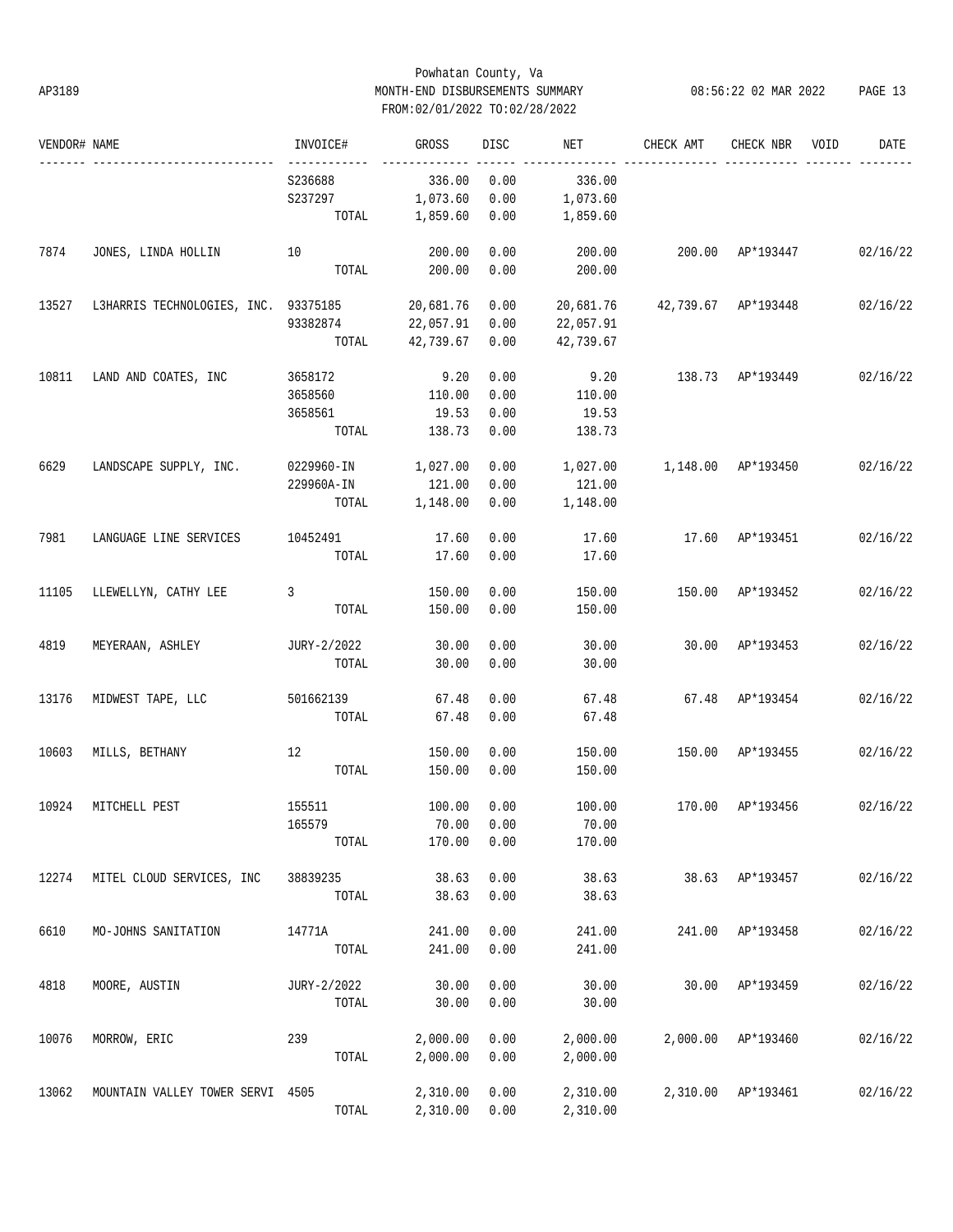## Powhatan County, Va AP3189 MONTH-END DISBURSEMENTS SUMMARY 08:56:22 02 MAR 2022 PAGE 14 FROM:02/01/2022 TO:02/28/2022

| VENDOR# NAME |                                          | INVOICE#       | GROSS          | DISC | NET        | CHECK AMT                                      | CHECK NBR            | VOID | DATE     |
|--------------|------------------------------------------|----------------|----------------|------|------------|------------------------------------------------|----------------------|------|----------|
| 6673         | MT. ZION BAPTIST CHURCH                  | 13             | 50.00          | 0.00 | 50.00      |                                                | 50.00 AP*193462      |      | 02/16/22 |
|              |                                          | TOTAL          | 50.00          | 0.00 | 50.00      |                                                |                      |      |          |
| 4697         | MURRAY, DANIEL                           | 000108         | 5,519.18       | 0.00 | 5,519.18   | 5,519.18 AP*193463                             |                      |      | 02/16/22 |
|              |                                          |                | TOTAL 5,519.18 | 0.00 | 5,519.18   |                                                |                      |      |          |
| 7297         | NAFECO, INC.                             | 11260066       | 830.00         | 0.00 | 830.00     |                                                | 830.00 AP*193464     |      | 02/16/22 |
|              |                                          | TOTAL          | 830.00         | 0.00 | 830.00     |                                                |                      |      |          |
| 9543         | NATIONAL SECURITY & DOOR                 | 116666         | 1,047.20       | 0.00 |            |                                                |                      |      | 02/16/22 |
|              |                                          | TOTAL          | 1,047.20       | 0.00 | 1,047.20   |                                                |                      |      |          |
| 4821         | NETMOTION SOFTWARE INC.                  | 10061485       | 5,165.90       | 0.00 | 5,165.90   |                                                | 5,165.90 AP*193466   |      | 02/16/22 |
|              |                                          | TOTAL          | 5,165.90       | 0.00 | 5,165.90   |                                                |                      |      |          |
| 11987        | NEWCOMBS RENOVATIONS LLC                 | 1665           | 5,125.00       | 0.00 | 5,125.00   |                                                | 5,125.00 AP*193467   |      | 02/16/22 |
|              |                                          | TOTAL          | 5,125.00       | 0.00 | 5,125.00   |                                                |                      |      |          |
| 4816         | NEWMAN-LOSER, STACIE                     | JURY-2/2022    | 30.00          | 0.00 | 30.00      |                                                | 30.00 AP*193468      |      | 02/16/22 |
|              |                                          | TOTAL          | 30.00          | 0.00 | 30.00      |                                                |                      |      |          |
| 12492        | NEWTON, GAIL                             | $\overline{4}$ | 150.00         | 0.00 | 150.00     |                                                | 150.00 AP*193469     |      | 02/16/22 |
|              |                                          | TOTAL          | 150.00         | 0.00 | 150.00     |                                                |                      |      |          |
| 9281         | OVERDRIVE, INC.                          | 01369CO21282   | 715.89         | 0.00 | 715.89     |                                                | 836.36 AP*193470     |      | 02/16/22 |
|              |                                          | 01369CO22050   | 27.50          | 0.00 | 27.50      |                                                |                      |      |          |
|              |                                          | 01369DA21302   | 59.99          | 0.00 | 59.99      |                                                |                      |      |          |
|              |                                          | 01369DA21345   | 19.99          | 0.00 | 19.99      |                                                |                      |      |          |
|              |                                          | 01369DA21473   | 12.99          | 0.00 | 12.99      |                                                |                      |      |          |
|              |                                          | TOTAL          | 836.36         | 0.00 | 836.36     |                                                |                      |      |          |
| 375          | PIEDMONT REGIONAL JAIL                   | 3819           | 43,152.00      | 0.00 | 43,152.00  |                                                | 44,268.00 AP*193471  |      | 02/16/22 |
|              |                                          | 4336           | 1,116.00       | 0.00 | 1,116.00   |                                                |                      |      |          |
|              |                                          | TOTAL          | 44,268.00      | 0.00 | 44,268.00  |                                                |                      |      |          |
| 375          | PIEDMONT REGIONAL JAIL 3819              |                | 43,152.00 0.00 |      |            | 43,152.00 -44,268.00 AP*193471*V VOID 02/22/22 |                      |      |          |
|              |                                          | 4336           | 1,116.00       | 0.00 | 1,116.00   |                                                |                      |      |          |
|              |                                          | TOTAL          | 44,268.00      | 0.00 | 44,268.00  |                                                |                      |      |          |
| 1250         | POWHATAN AUTO & TRACTOR PAR 670296,67029 |                | 726.23         | 0.00 | 726.23     |                                                | 766.21 AP*193472     |      | 02/16/22 |
|              |                                          | 672471         | 39.98          | 0.00 | 39.98      |                                                |                      |      |          |
|              |                                          | TOTAL          | 766.21         | 0.00 | 766.21     |                                                |                      |      |          |
| 12764        | POWHATAN COUNTY HEALTH DEPA 20220        |                | 159,429.00     | 0.00 | 159,429.00 |                                                | 159,429.00 AP*193473 |      | 02/16/22 |
|              |                                          | TOTAL          | 159,429.00     | 0.00 | 159,429.00 |                                                |                      |      |          |
| 6497         | POWHATAN HIGH SCHOOL                     | 11272          | 67.99          | 0.00 | 67.99      |                                                | 67.99 AP*193474      |      | 02/16/22 |
|              |                                          | TOTAL          | 67.99          | 0.00 | 67.99      |                                                |                      |      |          |
| 5050         | POWHATAN LOCK SERVICES                   | 2152           | 108.50         | 0.00 | 108.50     |                                                | 108.50 AP*193475     |      | 02/16/22 |
|              |                                          | TOTAL          | 108.50         | 0.00 | 108.50     |                                                |                      |      |          |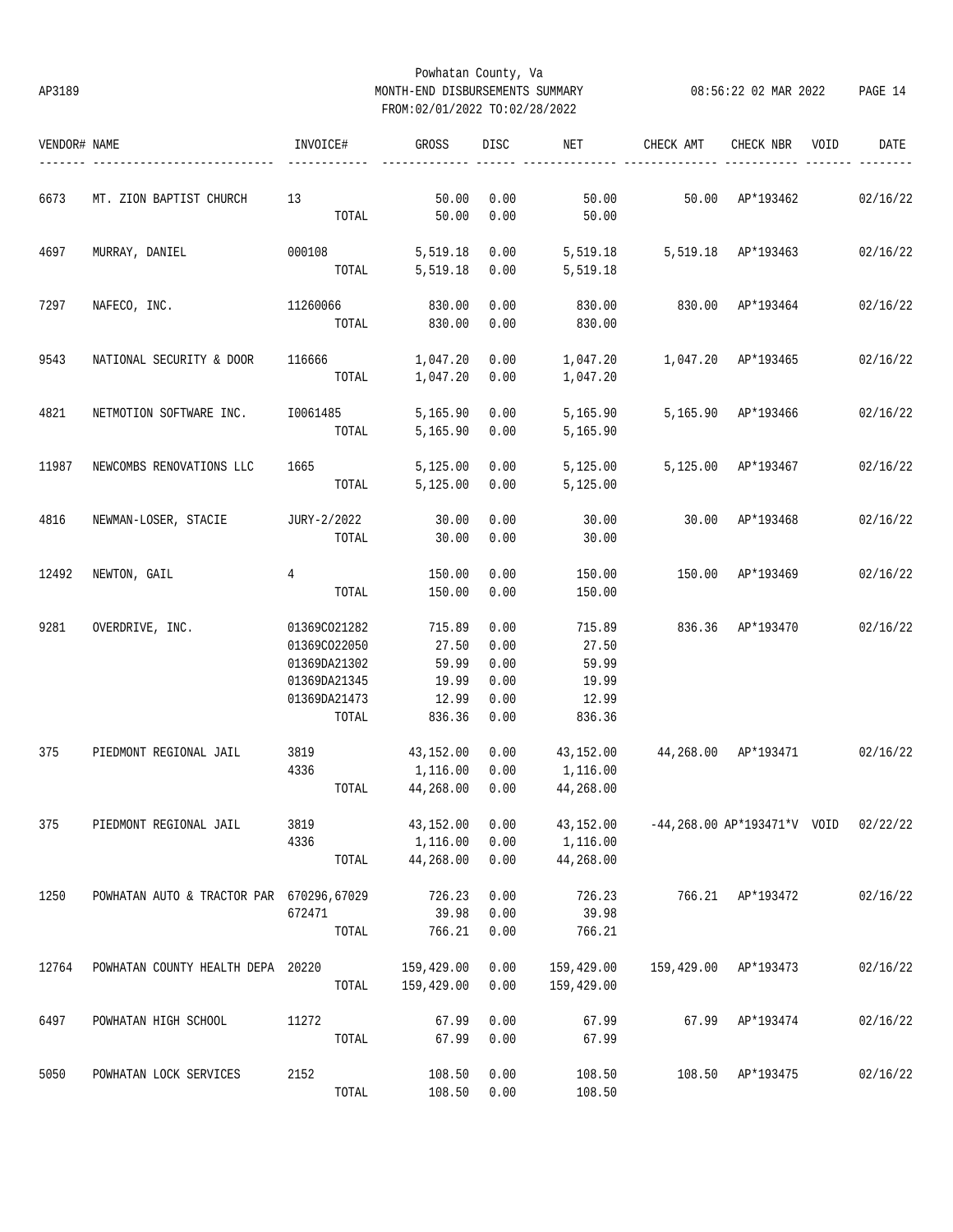## Powhatan County, Va AP3189 MONTH-END DISBURSEMENTS SUMMARY 08:56:22 02 MAR 2022 PAGE 15 FROM:02/01/2022 TO:02/28/2022

| VENDOR# NAME |                                 | INVOICE#                    | GROSS          | DISC | NET                               | CHECK AMT CHECK NBR VOID           |                     | DATE     |
|--------------|---------------------------------|-----------------------------|----------------|------|-----------------------------------|------------------------------------|---------------------|----------|
|              | 12340 PRICE SUPPLY COMPANY, INC | ------------<br>2110-119745 | 24.68          | 0.00 | 24.68 5,399.68 AP*193476 02/16/22 |                                    |                     |          |
|              |                                 | 2112-12349 5,375.00         |                | 0.00 | 5,375.00                          |                                    |                     |          |
|              |                                 |                             | TOTAL 5,399.68 | 0.00 | 5,399.68                          |                                    |                     |          |
| 780          | QUILL CORPORATION               | 22142663                    | 276.48         | 0.00 |                                   | 276.48 421.20 AP*193477 02/16/22   |                     |          |
|              |                                 | 22365066                    | 59.45          | 0.00 | 59.45                             |                                    |                     |          |
|              |                                 | 22480262                    | 67.98          | 0.00 | 67.98                             |                                    |                     |          |
|              |                                 | 22570992                    | 17.29          | 0.00 | 17.29                             |                                    |                     |          |
|              |                                 | TOTAL                       | 421.20         | 0.00 | 421.20                            |                                    |                     |          |
| 4815         | QUINN, JAIME                    | JURY-2/2022                 | 30.00          | 0.00 | 30.00                             | 30.00 AP*193478 02/16/22           |                     |          |
|              |                                 | TOTAL                       | 30.00          | 0.00 | 30.00                             |                                    |                     |          |
| 620          | R.C. GOODWYN & SONS, INC        | 0993150                     | 5.90           | 0.00 | 5.90                              | 165.93 AP*193479                   |                     | 02/16/22 |
|              |                                 | 0993329                     | 4.37           | 0.00 | 4.37                              |                                    |                     |          |
|              |                                 | 0993388                     | 30.16          | 0.00 | 30.16                             |                                    |                     |          |
|              |                                 | 0993433                     | 35.88          | 0.00 | 35.88                             |                                    |                     |          |
|              |                                 | 0993462                     | 12.25          | 0.00 | 12.25                             |                                    |                     |          |
|              |                                 | 0993484                     | 7.48           | 0.00 | 7.48                              |                                    |                     |          |
|              |                                 | 0993564                     | 39.98          | 0.00 | 39.98                             |                                    |                     |          |
|              |                                 | 0995108                     | 2.99           | 0.00 | 2.99                              |                                    |                     |          |
|              |                                 | 0996143                     | 13.99          | 0.00 | 13.99                             |                                    |                     |          |
|              |                                 | 0996966                     | 12.93          | 0.00 | 12.93                             |                                    |                     |          |
|              |                                 | TOTAL                       | 165.93         | 0.00 | 165.93                            |                                    |                     |          |
| 13979        | READ'S UNIFORMS, LLC            | 108619-99                   | 93.86          | 0.00 | 93.86                             | 101.86 AP*193480                   |                     | 02/16/22 |
|              |                                 | 108621-99                   | 8.00           | 0.00 | 8.00                              |                                    |                     |          |
|              |                                 | TOTAL                       | 101.86         | 0.00 | 101.86                            |                                    |                     |          |
| 9047         | RED WING SHOES                  | 22004                       | 150.00         | 0.00 | 150.00                            | 150.00 AP*193481                   |                     | 02/16/22 |
|              |                                 | TOTAL                       | 150.00         | 0.00 | 150.00                            |                                    |                     |          |
| 7325         | RICHMOND OXYGEN CO.             | 381194,38167                | 602.00         | 0.00 | 602.00                            | 602.00 AP*193482                   |                     | 02/16/22 |
|              |                                 | TOTAL                       | 602.00         | 0.00 | 602.00                            |                                    |                     |          |
| 12509        | RICHMOND SUBURBAN NEWS          | I0001236984-                | 551.50         | 0.00 |                                   | 551.50 2,454.78 AP*193483 02/16/22 |                     |          |
|              |                                 | 10001267919- 507.78 0.00    |                |      | 507.78                            |                                    |                     |          |
|              |                                 | I0001296236-                | 171.25         | 0.00 | 171.25                            |                                    |                     |          |
|              |                                 | RSN013022022                | 1,224.25       | 0.00 | 1,224.25                          |                                    |                     |          |
|              |                                 | TOTAL                       | 2,454.78       | 0.00 | 2,454.78                          |                                    |                     |          |
| 11522        | RIOPEDRE, RODOLFO               | 02082022                    | 288.00         | 0.00 | 288.00                            |                                    | 288.00 AP*193484    | 02/16/22 |
|              |                                 | TOTAL                       | 288.00         | 0.00 | 288.00                            |                                    |                     |          |
| 7062         | RUTHERFORD JANITOR SUPPLY       | 1243095                     | 238.50         | 0.00 | 238.50                            |                                    | 238.50 AP*193485    | 02/16/22 |
|              |                                 | TOTAL                       | 238.50         | 0.00 | 238.50                            |                                    |                     |          |
| 6253         | SALISBURY TIRE & SERVICE        | 0125091                     | 754.62         | 0.00 | 754.62                            |                                    | 754.62 AP*193486    | 02/16/22 |
|              |                                 | TOTAL                       | 754.62         | 0.00 | 754.62                            |                                    |                     |          |
| 7157         | SHORES COLLISION, INC.          | 21-14375                    | 4,114.10       | 0.00 | 4,114.10                          |                                    | 13,586.35 AP*193487 | 02/16/22 |
|              |                                 | 21-14413                    | 6,515.55       | 0.00 | 6, 515.55                         |                                    |                     |          |
|              |                                 | 21-14517                    | 2,956.70       | 0.00 | 2,956.70                          |                                    |                     |          |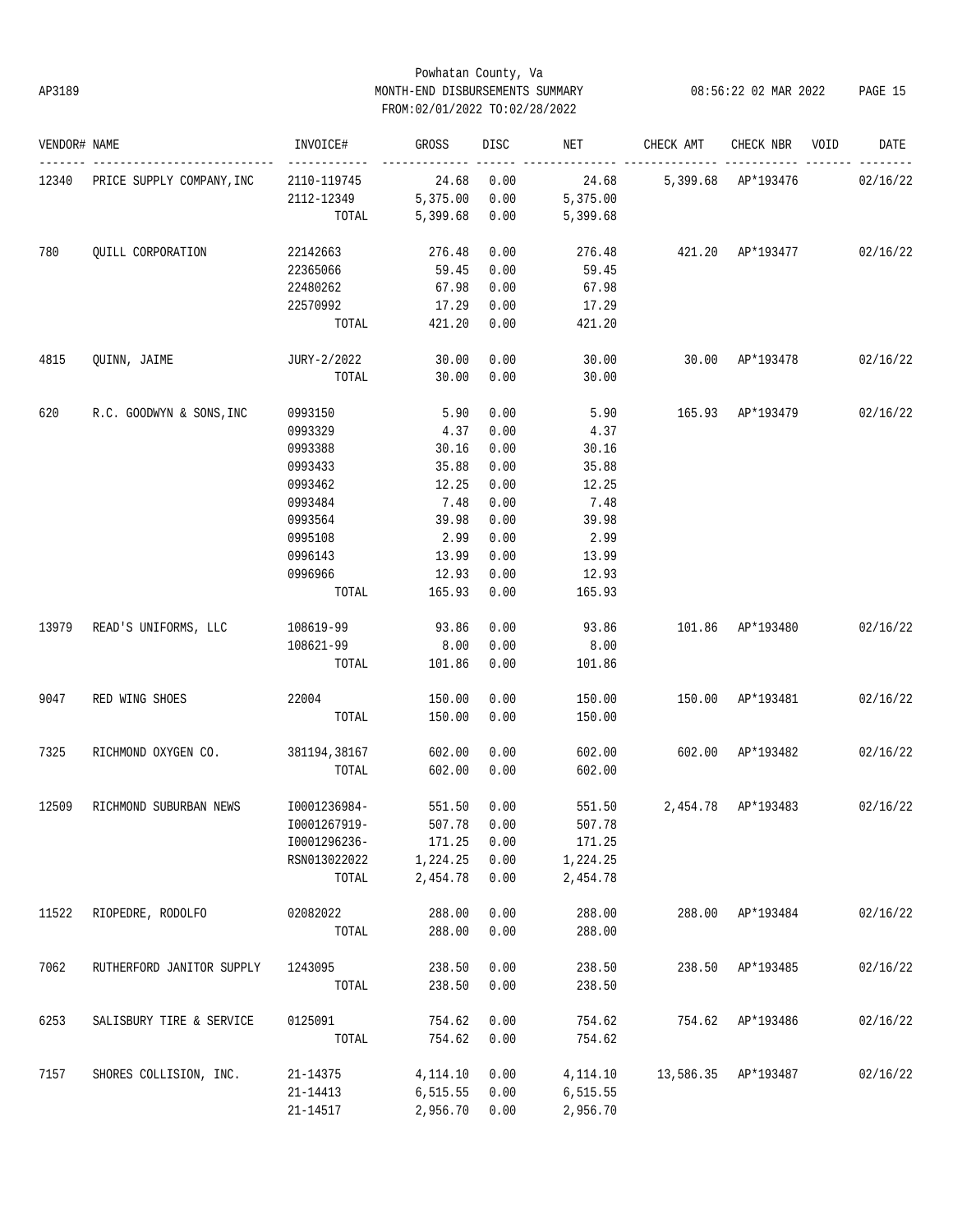## Powhatan County, Va AP3189 MONTH-END DISBURSEMENTS SUMMARY 08:56:22 02 MAR 2022 PAGE 16 FROM:02/01/2022 TO:02/28/2022

| VENDOR# NAME |                                         | INVOICE#        | GROSS         | DISC <sub>2</sub> | NET                                               | CHECK AMT                           | CHECK NBR               | VOID | DATE     |
|--------------|-----------------------------------------|-----------------|---------------|-------------------|---------------------------------------------------|-------------------------------------|-------------------------|------|----------|
|              |                                         | TOTAL           |               |                   | 13,586.35 0.00 13,586.35                          |                                     |                         |      |          |
| 7570         | SMITH, DANNY LEE 03152022               |                 | 224.00        | 0.00              |                                                   | 224.00  224.00  AP*193488  02/16/22 |                         |      |          |
|              |                                         | TOTAL           | 224.00        | 0.00              | 224.00                                            |                                     |                         |      |          |
| 1320         | SOUTHERN POLICE                         | 205974          |               |                   | $2,002.00$ 0.00 $2,002.00$ $2,002.00$ $AP*193489$ |                                     |                         |      | 02/16/22 |
|              |                                         | TOTAL           | 2,002.00 0.00 |                   | 2,002.00                                          |                                     |                         |      |          |
| 6594         | SOUTHSIDE ELECTRIC COOP                 | SEO.FEBRUAR.    | 3,088.08      | 0.00              | 3,088.08                                          |                                     | 3,088.08 AP*193490      |      | 02/16/22 |
|              |                                         | TOTAL           | 3,088.08 0.00 |                   | 3,088.08                                          |                                     |                         |      |          |
| 1940         | STANDBY SYSTEMS, INC.                   | 01220011        | 1,235.06      | 0.00              |                                                   |                                     |                         |      | 02/16/22 |
|              |                                         | 12211935 153.00 |               | 0.00              | 153.00                                            |                                     |                         |      |          |
|              |                                         | 122119881220    | 130.00        | 0.00              | 130.00                                            |                                     |                         |      |          |
|              |                                         | 122119891220    | 130.00        | 0.00              | 130.00                                            |                                     |                         |      |          |
|              |                                         | 122119901220    | 179.83        | 0.00              | 179.83                                            |                                     |                         |      |          |
|              |                                         | 122119911220    | 130.00        | 0.00              | 130.00                                            |                                     |                         |      |          |
|              |                                         | 122119921220    | 130.00        | 0.00              | 130.00                                            |                                     |                         |      |          |
|              |                                         | TOTAL           | 2,087.89      | 0.00              | 2,087.89                                          |                                     |                         |      |          |
| 13682        | STAPLES BUSINESS CREDIT                 | 7343909186-0    | 234.16        | 0.00              |                                                   | 234.16 1,036.71 AP*193492           |                         |      | 02/16/22 |
|              |                                         | 73478367725-    | 109.37        | 0.00              | 109.37                                            |                                     |                         |      |          |
|              |                                         | 7348801674-0    | 8.90          | 0.00              | 8.90                                              |                                     |                         |      |          |
|              |                                         | 7348801674-0    | 78.58         | 0.00              | 78.58                                             |                                     |                         |      |          |
|              |                                         | 7348893268-0    | 44.83         | 0.00              | 44.83                                             |                                     |                         |      |          |
|              |                                         | 7349538777-0    | 42.26         | 0.00              | 42.26                                             |                                     |                         |      |          |
|              |                                         | 7349665942-0    | 45.74         | 0.00              | 45.74                                             |                                     |                         |      |          |
|              |                                         | 7349685496-0    | 90.64         | 0.00              | 90.64                                             |                                     |                         |      |          |
|              |                                         | 7349819786-0    | 62.48         | 0.00              | 62.48                                             |                                     |                         |      |          |
|              |                                         | STAPLES02112    | 57.21         | 0.00              | 57.21                                             |                                     |                         |      |          |
|              |                                         | STAPLESFEB11    | 73.54         | 0.00              | 73.54                                             |                                     |                         |      |          |
|              |                                         | STAPLESPC021    | 189.00        | 0.00              | 189.00                                            |                                     |                         |      |          |
|              |                                         | TOTAL           | 1,036.71 0.00 |                   | 1,036.71                                          |                                     |                         |      |          |
| 7397         | STONEWALL TECHNOLOGIES, INC 9802 200.00 |                 |               | 0.00              | 200.00                                            | 200.00 AP*193493                    |                         |      | 02/16/22 |
|              |                                         | TOTAL           | 200.00        | 0.00              | 200.00                                            |                                     |                         |      |          |
| 7182         | SUPPLY ROOM COMPANIES INC               | 4469011-0       | 694.00        | 0.00              | 694.00                                            |                                     | 844.25 AP*193494        |      | 02/16/22 |
|              |                                         | 4498618-0       | 150.25        | 0.00              | 150.25                                            |                                     |                         |      |          |
|              |                                         | TOTAL           | 844.25        | 0.00              | 844.25                                            |                                     |                         |      |          |
| 8346         | SYCOM TECHNOLOGIES                      | AT70295         | 2,950.00      | 0.00              | 2,950.00                                          |                                     | 4,208.54 AP*193495      |      | 02/16/22 |
|              |                                         | I0054943        | 1,160.25      | 0.00              | 1,160.25                                          |                                     |                         |      |          |
|              |                                         | I0054966        | 98.29         | 0.00              | 98.29                                             |                                     |                         |      |          |
|              |                                         | TOTAL           | 4,208.54      | 0.00              | 4,208.54                                          |                                     |                         |      |          |
| 7665         | TAYLOR, ERNESTINE                       | 11              | 150.00        | 0.00              | 150.00                                            | 150.00                              | AP*193496               |      | 02/16/22 |
|              |                                         | TOTAL           | 150.00        | 0.00              | 150.00                                            |                                     |                         |      |          |
| 9684         | TAYLOR, PAULETTE                        | JURY-2/2022     | 30.00         | 0.00              | 30.00                                             | 30.00                               | AP*193497               |      | 02/16/22 |
|              |                                         | TOTAL           | 30.00         | 0.00              | 30.00                                             |                                     |                         |      |          |
| 9684         | TAYLOR, PAULETTE                        | JURY-2/2022     | 30.00         | 0.00              | 30.00                                             |                                     | -30.00 AP*193497*V VOID |      | 02/17/22 |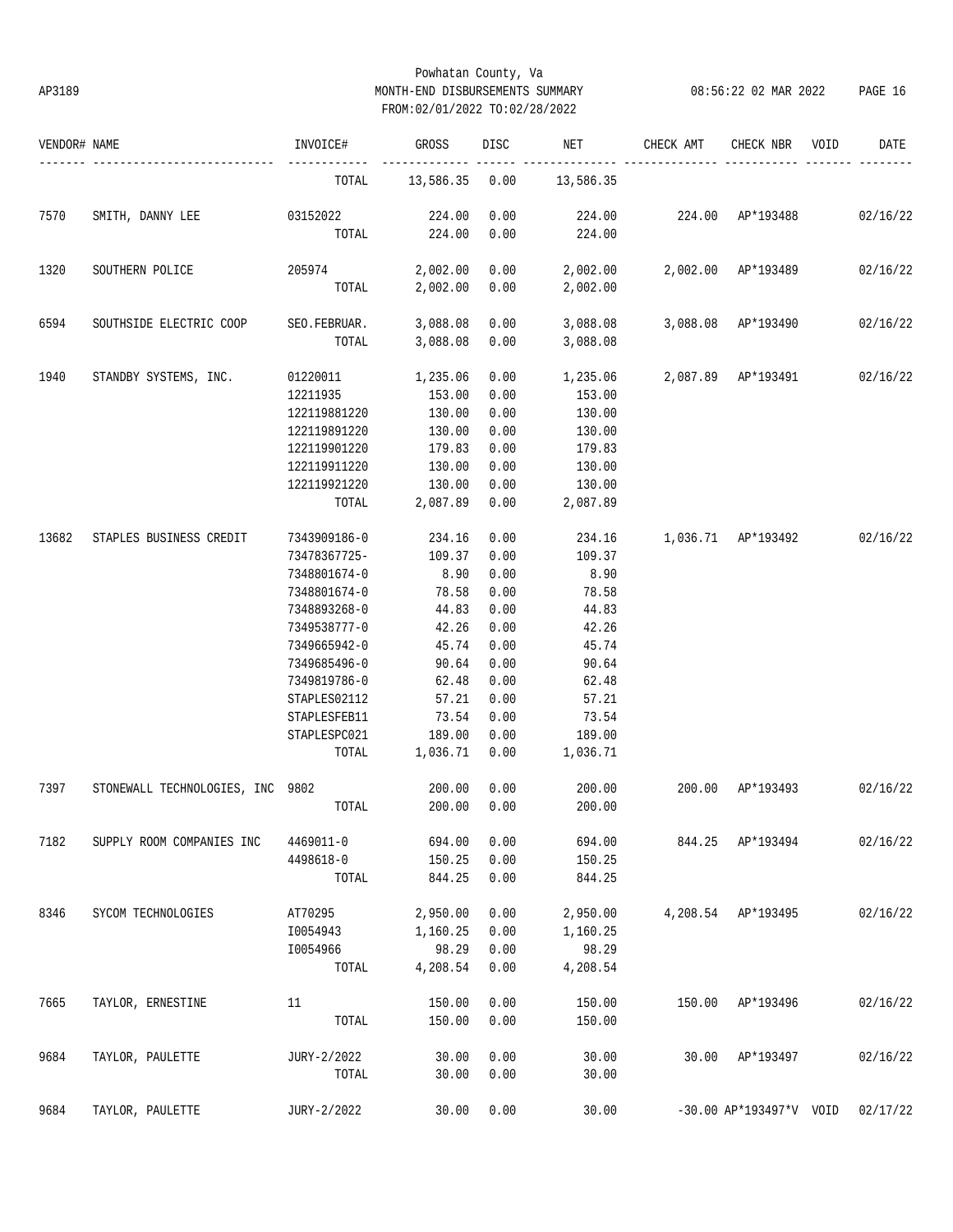## Powhatan County, Va AP3189 MONTH-END DISBURSEMENTS SUMMARY 08:56:22 02 MAR 2022 PAGE 17 FROM:02/01/2022 TO:02/28/2022

| VENDOR# NAME |                                       | INVOICE#     | <b>GROSS</b> | <b>DISC</b> | NET        | CHECK AMT | CHECK NBR               | VOID | DATE     |
|--------------|---------------------------------------|--------------|--------------|-------------|------------|-----------|-------------------------|------|----------|
|              |                                       | TOTAL        | 30.00        | 0.00        | 30.00      |           |                         |      |          |
| 11188        | TECH FIRE & SAFETY                    | 1891         | 936.00       | 0.00        | 936.00     | 936.00    | AP*193498               |      | 02/16/22 |
|              |                                       | TOTAL        | 936.00       | 0.00        | 936.00     |           |                         |      |          |
| 4737         | THOMAS EARL FIELD                     | 8            | 150.00       | 0.00        | 150.00     | 150.00    | AP*193499               |      | 02/16/22 |
|              |                                       | TOTAL        | 150.00       | 0.00        | 150.00     |           |                         |      |          |
| 7450         | THOMSON REUTERS - WEST PAYM 845788956 |              | 138.68       | 0.00        | 138.68     | 138.68    | AP*193500               |      | 02/16/22 |
|              |                                       | TOTAL        | 138.68       | 0.00        | 138.68     |           |                         |      |          |
| 8565         | TRACTOR SUPPLY CREDIT                 | 01302022     | 249.64       | 0.00        | 249.64     | 249.64    | AP*193501               |      | 02/16/22 |
|              |                                       | TOTAL        | 249.64       | 0.00        | 249.64     |           |                         |      |          |
| 999998       | TREASURER OF VIRGINIA                 | 141453       | 55.00        | 0.00        | 55.00      | 55.00     | AP*193502               |      | 02/16/22 |
|              |                                       | TOTAL        | 55.00        | 0.00        | 55.00      |           |                         |      |          |
| 999998       | TREASURER OF VIRGINIA                 | 141453       | 55.00        | 0.00        | 55.00      |           | -55.00 AP*193502*V VOID |      | 02/17/22 |
|              |                                       | TOTAL        | 55.00        | 0.00        | 55.00      |           |                         |      |          |
| 9574         | UNIQUE MANAGEMENT SERVICES            | 6097539      | 59.70        | 0.00        | 59.70      | 59.70     | AP*193503               |      | 02/16/22 |
|              |                                       | TOTAL        | 59.70        | 0.00        | 59.70      |           |                         |      |          |
| 10148        | VA DEPT OF AGRICULTURE & CO 349106    |              | 180.00       | 0.00        | 180.00     | 180.00    | AP*193504               |      | 02/16/22 |
|              |                                       | TOTAL        | 180.00       | 0.00        | 180.00     |           |                         |      |          |
| 9738         | VEBA ANNUAL MEETING                   | 03.18.2022   | 300.00       | 0.00        | 300.00     | 300.00    | AP*193505               |      | 02/16/22 |
|              |                                       | TOTAL        | 300.00       | 0.00        | 300.00     |           |                         |      |          |
| 11193        | VERIZON                               | 013574714JAN | 1,744.99     | 0.00        | 1,744.99   | 1,744.99  | AP*193506               |      | 02/16/22 |
|              |                                       | TOTAL        | 1,744.99     | 0.00        | 1,744.99   |           |                         |      |          |
| 13639        | VERIZON                               | 914891786JAN | 59.82        | 0.00        | 59.82      | 59.82     | AP*193507               |      | 02/16/22 |
|              |                                       | TOTAL        | 59.82        | 0.00        | 59.82      |           |                         |      |          |
| 10158        | VIRGINIA LIBRARY                      | 10591        | 650.00       | 0.00        | 650.00     | 650.00    | AP*193508               |      | 02/16/22 |
|              |                                       | TOTAL        | 650.00       | 0.00        | 650.00     |           |                         |      |          |
| 9768         | WAMPLER EANES APPRAISAL               | $14 - 22$    | 23, 476.12   | 0.00        | 23,476.12  |           | 23,476.12 AP*193509     |      | 02/16/22 |
|              |                                       | TOTAL        | 23, 476.12   | 0.00        | 23, 476.12 |           |                         |      |          |
| 4822         | WELLBORN, JORDAN                      | VOLUNTEERINC | 259.26       | 0.00        | 259.26     | 259.26    | AP*193510               |      | 02/16/22 |
|              |                                       | TOTAL        | 259.26       | 0.00        | 259.26     |           |                         |      |          |
| 12063        | WINDSTREAM                            | 012272474JAN | 716.33       | 0.00        | 716.33     | 716.33    | AP*193511               |      | 02/16/22 |
|              |                                       | TOTAL        | 716.33       | 0.00        | 716.33     |           |                         |      |          |
| 6175         | ADAMS OIL COMPANY, INC.               | 3519         | 16.96        | 0.00        | 16.96      | 625.06    | AP*193526               |      | 02/25/22 |
|              |                                       | 51245        | 608.10       | 0.00        | 608.10     |           |                         |      |          |
|              |                                       | TOTAL        | 625.06       | 0.00        | 625.06     |           |                         |      |          |
| 9183         | AIR, WATER & SOIL LABORATOR V22000918 |              | 362.40       | 0.00        | 362.40     | 1,046.00  | AP*193527               |      | 02/25/22 |
|              |                                       | V22000920    | 265.20       | 0.00        | 265.20     |           |                         |      |          |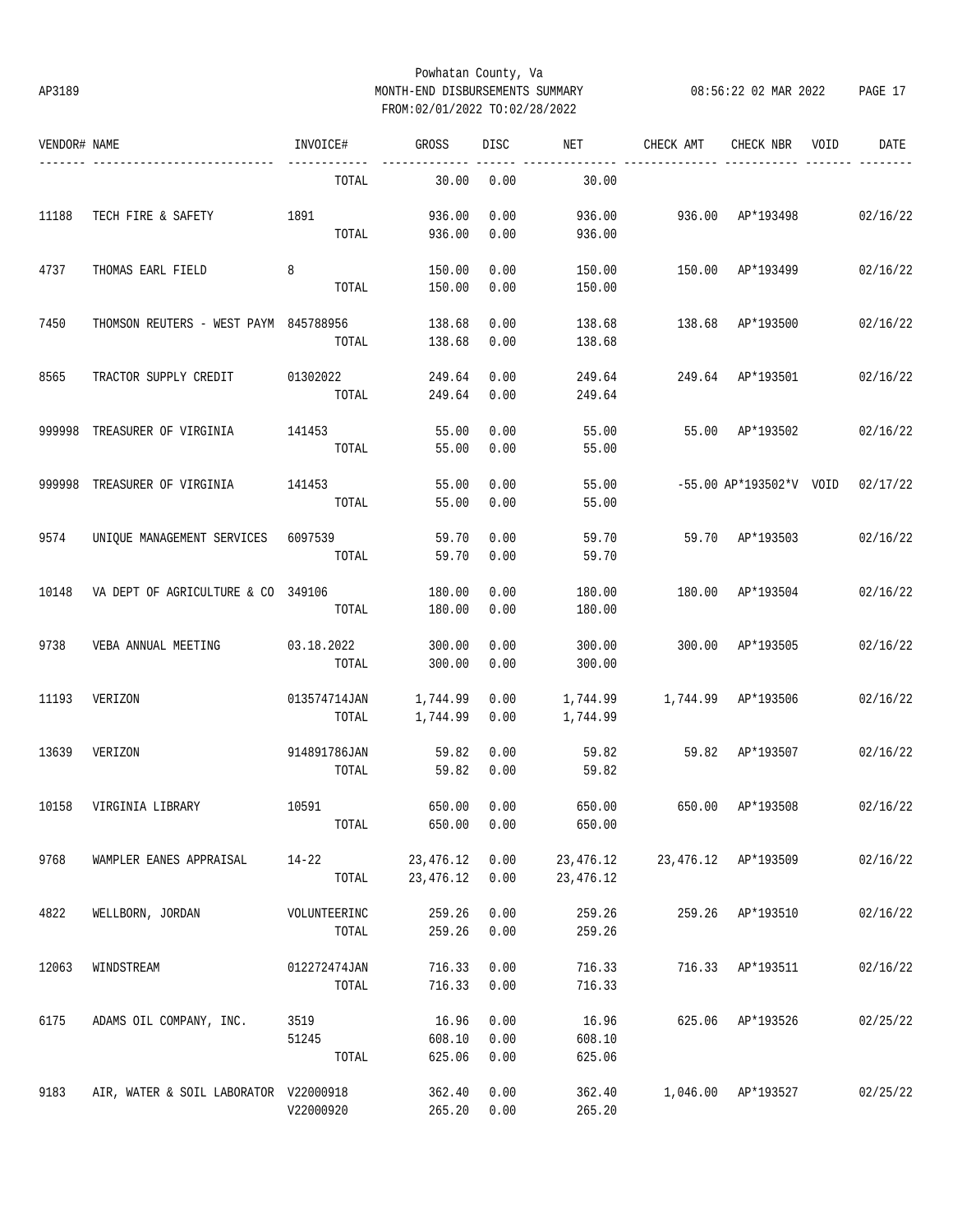## Powhatan County, Va AP3189 MONTH-END DISBURSEMENTS SUMMARY 08:56:22 02 MAR 2022 PAGE 18 FROM:02/01/2022 TO:02/28/2022

| VENDOR# NAME |                                          | INVOICE#        | GROSS                    | DISC | NET                         | CHECK AMT                 | CHECK NBR                     | VOID | DATE     |
|--------------|------------------------------------------|-----------------|--------------------------|------|-----------------------------|---------------------------|-------------------------------|------|----------|
|              |                                          | V22000977       | 40.00                    | 0.00 | 40.00                       |                           |                               |      |          |
|              |                                          | V22000978       | 40.00                    | 0.00 | 40.00                       |                           |                               |      |          |
|              |                                          | V22001046       | 93.00                    | 0.00 | 93.00                       |                           |                               |      |          |
|              |                                          | V22001106       | 111.80                   | 0.00 | 111.80                      |                           |                               |      |          |
|              |                                          | V22001107       | 133.60                   | 0.00 | 133.60                      |                           |                               |      |          |
|              |                                          |                 | TOTAL 1,046.00           | 0.00 | 1,046.00                    |                           |                               |      |          |
| 7139         | AIRECO SUPPLY INC.                       | 8939200-00      | 12.30                    | 0.00 | 12.30                       | 126.05 AP*193528 02/25/22 |                               |      |          |
|              |                                          | 8939205-00      | 61.87                    | 0.00 | 61.87                       |                           |                               |      |          |
|              |                                          | 8939208-00      | 24.11                    | 0.00 | 24.11                       |                           |                               |      |          |
|              |                                          | 8942670-00      | 27.77                    | 0.00 | 27.77                       |                           |                               |      |          |
|              |                                          | TOTAL           | 126.05                   | 0.00 | 126.05                      |                           |                               |      |          |
| 12572        | AT&T MOBILITY                            | 287298841715    | 166.32                   | 0.00 | 166.32                      | 166.32 AP*193529          |                               |      | 02/25/22 |
|              |                                          | TOTAL           | 166.32                   | 0.00 | 166.32                      |                           |                               |      |          |
| 12807        | BLAIR, TROY EDWARD 18-085                |                 | 2,000.25 0.00            |      | 2,000.25 2,000.25 AP*193530 |                           |                               |      | 02/25/22 |
|              |                                          | TOTAL           | 2,000.25 0.00            |      | 2,000.25                    |                           |                               |      |          |
| 6655         | BLOSSMAN GAS COMPANIES, INC 18956635     |                 | 91.81                    | 0.00 | 91.81                       |                           | 3,735.05 AP*193531 02/25/22   |      |          |
|              |                                          | 19201507        | 554.25                   | 0.00 | 554.25                      |                           |                               |      |          |
|              |                                          | 19284355        | 736.19                   | 0.00 | 736.19                      |                           |                               |      |          |
|              |                                          | 19375896        | 771.93                   | 0.00 | 771.93                      |                           |                               |      |          |
|              |                                          | 19466422        | 922.57                   | 0.00 | 922.57                      |                           |                               |      |          |
|              |                                          | 19534944        | 12.00                    | 0.00 | 12.00                       |                           |                               |      |          |
|              |                                          | 19580955 646.30 |                          | 0.00 | 646.30                      |                           |                               |      |          |
|              |                                          |                 | TOTAL 3,735.05           | 0.00 | 3,735.05                    |                           |                               |      |          |
| 7894         | BOELT, WILLIAM M. 16                     |                 | 12.87                    | 0.00 | 12.87                       | 12.87 AP*193532           |                               |      | 02/25/22 |
|              |                                          | TOTAL           | 12.87                    | 0.00 | 12.87                       |                           |                               |      |          |
| 7296         | BOUND TREE MEDICAL, LLC 84403143         |                 | 9.27                     | 0.00 | 9.27                        |                           | $9.27 \quad \text{AP*193533}$ |      | 02/25/22 |
|              |                                          | TOTAL           | 9.27                     | 0.00 | 9.27                        |                           |                               |      |          |
| 11010        | 604<br>BOX ALARM TEES LLC                |                 | 230.00                   | 0.00 | 230.00                      | 689.40 AP*193534          |                               |      | 02/25/22 |
|              |                                          | 616             | 459.40                   | 0.00 | 459.40                      |                           |                               |      |          |
|              |                                          |                 | TOTAL 689.40 0.00 689.40 |      |                             |                           |                               |      |          |
| 13187        | CENTRAL DISTRICT COR TREASU ASSOC-DUES21 |                 | 200.00                   | 0.00 | 200.00                      | 300.00                    | AP*193535                     |      | 02/25/22 |
|              |                                          | CORDISTMEETI    | 100.00                   | 0.00 | 100.00                      |                           |                               |      |          |
|              |                                          | TOTAL           | 300.00                   | 0.00 | 300.00                      |                           |                               |      |          |
| 540          | CENTRAL VIRGINIA WASTE MANA 27479        |                 | 19,979.57                | 0.00 | 19,979.57                   | 19,979.57                 | AP*193536                     |      | 02/25/22 |
|              |                                          | TOTAL           | 19,979.57                | 0.00 | 19,979.57                   |                           |                               |      |          |
| 6965         | CINTAS CORPORATION                       | 4110183961      | 91.22                    | 0.00 | 91.22                       | 91.22                     | AP*193537                     |      | 02/25/22 |
|              |                                          | TOTAL           | 91.22                    | 0.00 | 91.22                       |                           |                               |      |          |
| 7527         | CIRCUIT COURT CLERK                      | 141453          | 10.00                    | 0.00 | 10.00                       | 10.00                     | AP*193538                     |      | 02/25/22 |
|              |                                          | TOTAL           | 10.00                    | 0.00 | 10.00                       |                           |                               |      |          |
| 11861        | COMMUNITY LIFE CHURCH                    | AMENDMOU22      | 5,000.00                 | 0.00 | 5,000.00                    | 5,000.00                  | AP*193539                     |      | 02/25/22 |
|              |                                          | TOTAL           | 5,000.00                 | 0.00 | 5,000.00                    |                           |                               |      |          |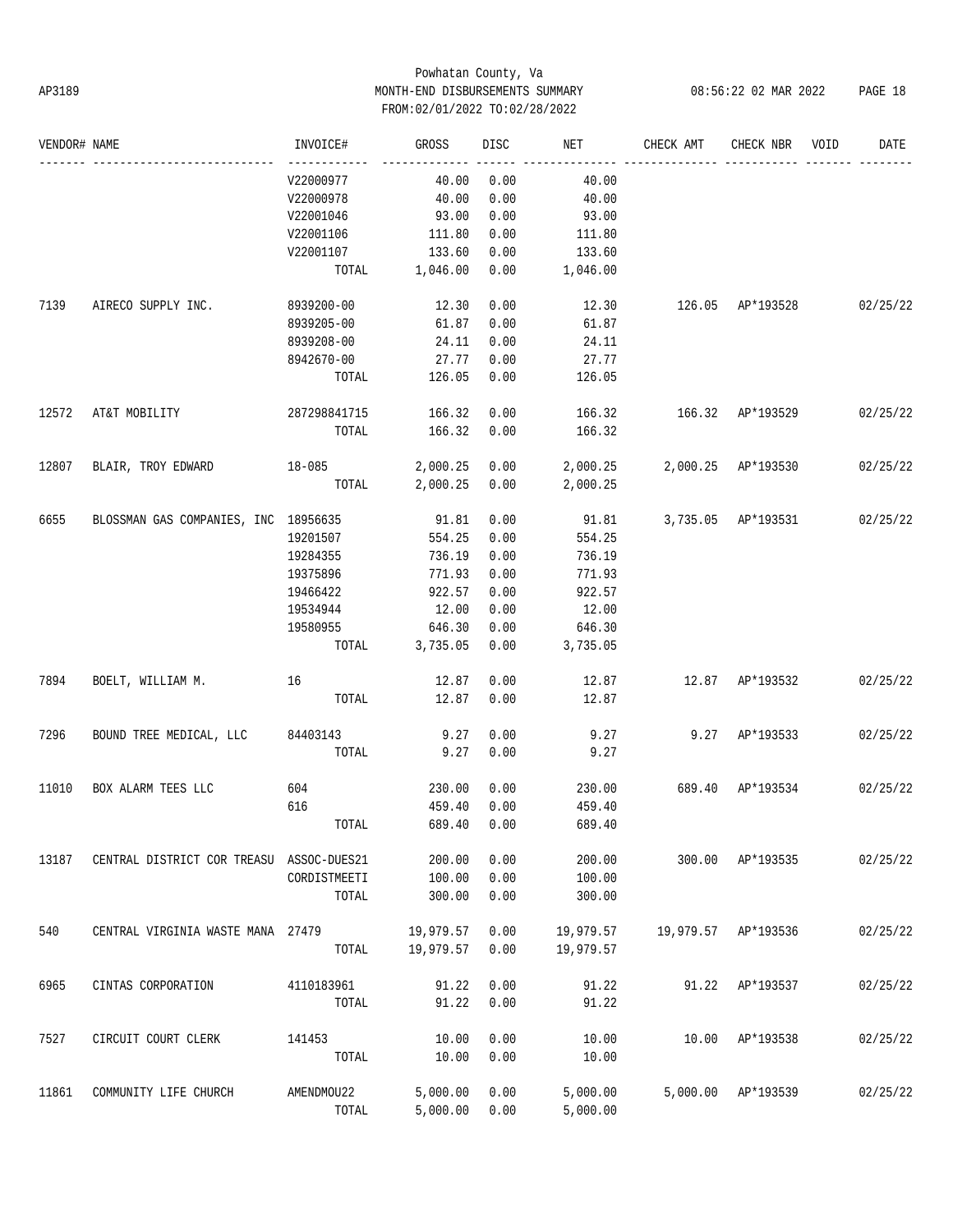# Powhatan County, Va AP3189 MONTH-END DISBURSEMENTS SUMMARY 08:56:22 02 MAR 2022 PAGE 19 FROM:02/01/2022 TO:02/28/2022

| VENDOR# NAME |                                                                                            | INVOICE#                                                                     | GROSS            |      | DISC NET                       | CHECK AMT | CHECK NBR VOID   | DATE     |
|--------------|--------------------------------------------------------------------------------------------|------------------------------------------------------------------------------|------------------|------|--------------------------------|-----------|------------------|----------|
| 1760         | COURTOIS SIGNS, GRAPHICS, & 18907 60.00 6.00 60.00 60.00 60.00 60.00 AP*193540 02/25/22    |                                                                              |                  |      |                                |           |                  |          |
|              |                                                                                            |                                                                              |                  |      | TOTAL 60.00 0.00 60.00         |           |                  |          |
| 13674        | CROWN ATLANTIC COMPANY LLC 372875880320 2,249.11 0.00 2,249.11 2,249.11 AP*193541 02/25/22 |                                                                              |                  |      |                                |           |                  |          |
|              |                                                                                            |                                                                              |                  |      | TOTAL 2, 249.11 0.00 2, 249.11 |           |                  |          |
| 13956        |                                                                                            |                                                                              |                  |      |                                |           |                  |          |
|              |                                                                                            |                                                                              |                  |      | TOTAL 1,204.89 0.00 1,204.89   |           |                  |          |
| 4668         |                                                                                            |                                                                              |                  |      |                                |           |                  |          |
|              |                                                                                            | TOTAL                                                                        |                  |      | 5,992.37  0.00  5,992.37       |           |                  |          |
| 6879         | DEMCO, INC.                                                                                | $7082628$ $148.97$ $0.00$ $148.97$ $148.97$ $\mathbb{A}P^*193544$ $02/25/22$ |                  |      |                                |           |                  |          |
|              |                                                                                            | TOTAL 148.97 0.00 148.97                                                     |                  |      |                                |           |                  |          |
| 6240         | DIAMOND SPRINGS WATER, INC 0002223950 9.95 0.00                                            |                                                                              |                  |      |                                |           |                  |          |
|              |                                                                                            | 0002274414 20.97 0.00                                                        |                  |      | 20.97                          |           |                  |          |
|              |                                                                                            |                                                                              | TOTAL 30.92 0.00 |      | 30.92                          |           |                  |          |
| 860          | DOMINION ENERGY VIRGINIA                                                                   | $0.062041034 - 2$ 1,896.27 0.00 1,896.27 28,314.83 AP*193546 02/25/22        |                  |      |                                |           |                  |          |
|              |                                                                                            | 0998223150-2                                                                 | 356.83 0.00      |      | 356.83                         |           |                  |          |
|              |                                                                                            | 1223507334-2                                                                 | 197.26           | 0.00 | 197.26                         |           |                  |          |
|              |                                                                                            | 1552444950-2                                                                 | 100.63 0.00      |      | 100.63                         |           |                  |          |
|              |                                                                                            | 2312285006-2                                                                 | 457.40 0.00      |      | 457.40                         |           |                  |          |
|              |                                                                                            | 2346327501-2 4,606.12 0.00                                                   |                  |      | 4,606.12                       |           |                  |          |
|              |                                                                                            | 2352270009-2 374.14 0.00                                                     |                  |      | 374.14                         |           |                  |          |
|              |                                                                                            | 2442170003-2 3,539.33 0.00                                                   |                  |      | 3,539.33                       |           |                  |          |
|              |                                                                                            | 2462222502-2 4,882.22 0.00                                                   |                  |      | 4,882.22                       |           |                  |          |
|              |                                                                                            | 2476067034-2                                                                 | 862.82 0.00      |      | 862.82                         |           |                  |          |
|              |                                                                                            | 2532167505-2 1,823.49                                                        |                  | 0.00 | 1,823.49                       |           |                  |          |
|              |                                                                                            | 2932352368-2                                                                 | 18.44 0.00       |      | 18.44                          |           |                  |          |
|              |                                                                                            | $2972120006 - 2$ 2, $257.76$ 0.00                                            |                  |      | 2,257.76                       |           |                  |          |
|              |                                                                                            | 3085476897-2                                                                 | 370.93 0.00      |      | 370.93                         |           |                  |          |
|              |                                                                                            | 3496131156-2                                                                 | 7.00             | 0.00 | 7.00                           |           |                  |          |
|              |                                                                                            | 3853612319-2                                                                 | 53.57 0.00       |      | 53.57                          |           |                  |          |
|              |                                                                                            | 4472351701-2 45.74 0.00                                                      |                  |      | 45.74                          |           |                  |          |
|              |                                                                                            | 4691491015-2                                                                 | 6.59             | 0.00 | 6.59                           |           |                  |          |
|              |                                                                                            | 5420366014-2                                                                 | 14.80            | 0.00 | 14.80                          |           |                  |          |
|              |                                                                                            | 7897055856-2                                                                 | 3,136.23         | 0.00 | 3,136.23                       |           |                  |          |
|              |                                                                                            | 8971069334-2                                                                 | 13.55            | 0.00 | 13.55                          |           |                  |          |
|              |                                                                                            | 9052426195-2                                                                 | 316.40           | 0.00 | 316.40                         |           |                  |          |
|              |                                                                                            | 9750120975-2                                                                 | 2,977.31         | 0.00 | 2,977.31                       |           |                  |          |
|              |                                                                                            | TOTAL                                                                        | 28, 314.83       | 0.00 | 28, 314.83                     |           |                  |          |
| 4829         | DRAIN, MCKINLEY                                                                            | VOLUNTEERINC                                                                 | 129.63           | 0.00 | 129.63                         |           | 129.63 AP*193547 | 02/25/22 |
|              |                                                                                            | TOTAL                                                                        | 129.63           | 0.00 | 129.63                         |           |                  |          |
| 6842         | EAGLE FIRE INC.                                                                            | IN00023946                                                                   | 85.00            | 0.00 | 85.00                          |           | 85.00 AP*193548  | 02/25/22 |
|              |                                                                                            | TOTAL                                                                        | 85.00            | 0.00 | 85.00                          |           |                  |          |
| 13699        | EASTERN DIESEL PERFORMANCE                                                                 | 1644                                                                         | 577.11           | 0.00 | 577.11                         |           | 577.11 AP*193549 | 02/25/22 |
|              |                                                                                            | TOTAL                                                                        | 577.11           | 0.00 | 577.11                         |           |                  |          |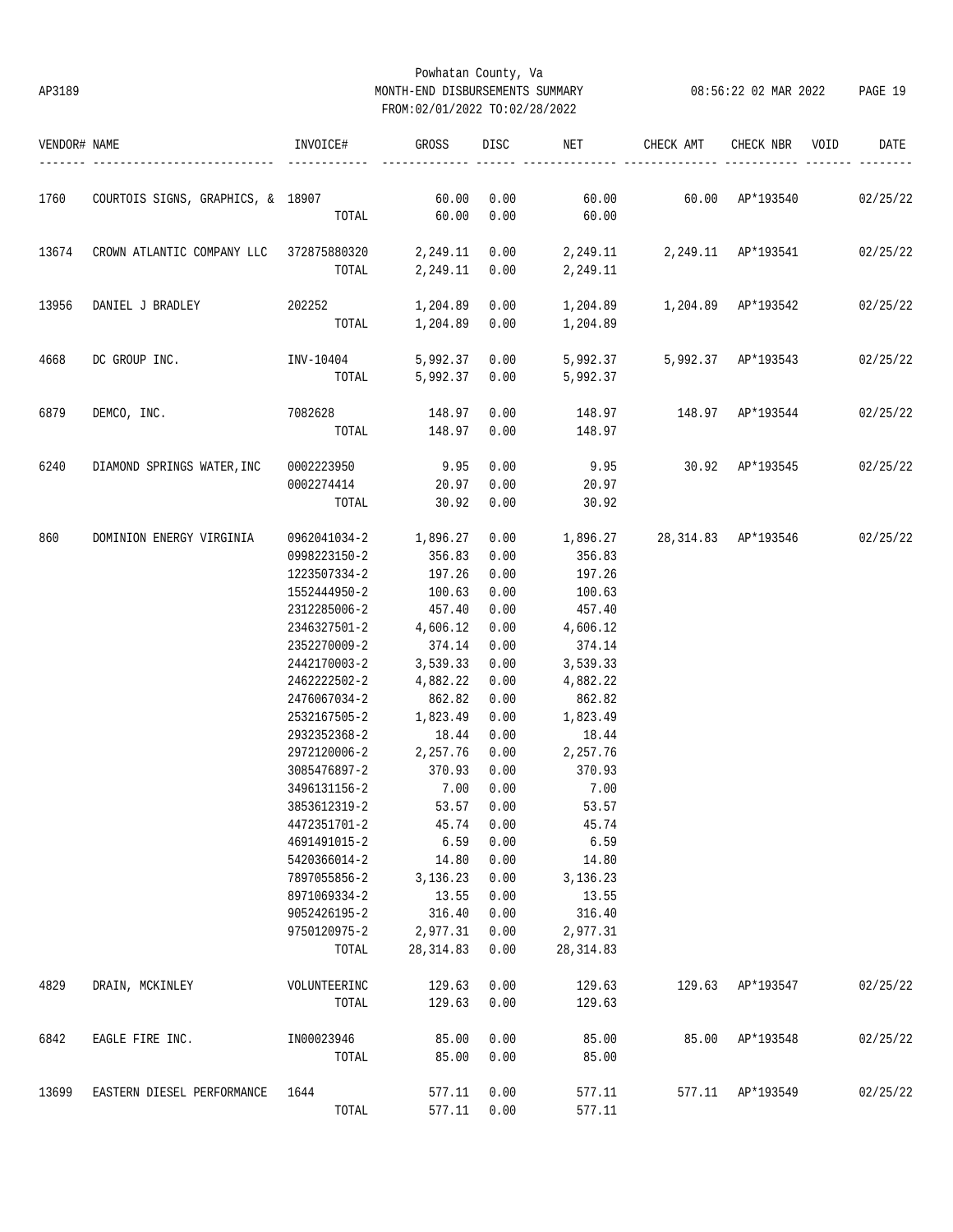## Powhatan County, Va AP3189 MONTH-END DISBURSEMENTS SUMMARY 08:56:22 02 MAR 2022 PAGE 20 FROM:02/01/2022 TO:02/28/2022

| VENDOR# NAME |                                         | INVOICE#     | GROSS          | DISC | NET      | CHECK AMT                         | CHECK NBR        | VOID | DATE     |
|--------------|-----------------------------------------|--------------|----------------|------|----------|-----------------------------------|------------------|------|----------|
| 6510         | EMERGENCY SERVICES SOLUTION 555         |              | 1,560.00       | 0.00 |          | 1,560.00    1,560.00    AP*193550 |                  |      | 02/25/22 |
|              |                                         |              | TOTAL 1,560.00 | 0.00 | 1,560.00 |                                   |                  |      |          |
| 4827         | EVERGREEN HOMECRAFTERS LLC 108-2022     |              | 750.00         | 0.00 | 750.00   |                                   | 750.00 AP*193551 |      | 02/25/22 |
|              |                                         | TOTAL        | 750.00         | 0.00 | 750.00   |                                   |                  |      |          |
| 338          | FIRE PROTECTION EOUIP. CO               | 00077222     | 66.70          | 0.00 | 66.70    | 66.70 AP*193552                   |                  |      | 02/25/22 |
|              |                                         | TOTAL        | 66.70          | 0.00 | 66.70    |                                   |                  |      |          |
| 8518         | FLANNAGAN, FRANKLIN L.                  | 15           | 29.84          | 0.00 | 29.84    |                                   | 29.84 AP*193553  |      | 02/25/22 |
|              |                                         | TOTAL        | 29.84          | 0.00 | 29.84    |                                   |                  |      |          |
| 6606         | FLATROCK GLASS & DOOR INC               | 102121       | 189.00         | 0.00 | 189.00   | 189.00 AP*193554                  |                  |      | 02/25/22 |
|              |                                         | TOTAL        | 189.00         | 0.00 | 189.00   |                                   |                  |      |          |
| 8674         | FRED'S WRECKER SERVICE                  | 36482        | 162.00         | 0.00 | 162.00   | 162.00 AP*193555                  |                  |      | 02/25/22 |
|              |                                         | TOTAL        | 162.00         | 0.00 | 162.00   |                                   |                  |      |          |
| 13290        | GLOBAL SIGNAL ACOUISITIONS 372279690320 |              | 1,060.90       | 0.00 | 1,060.90 | 1,060.90 AP*193556                |                  |      | 02/25/22 |
|              |                                         | TOTAL        | 1,060.90       | 0.00 | 1,060.90 |                                   |                  |      |          |
| 4786         | GOLDEN EAGLE PROPERTY SOLUT 202         |              | 920.25         | 0.00 | 920.25   |                                   | 920.25 AP*193557 |      | 02/25/22 |
|              |                                         | TOTAL        | 920.25         | 0.00 | 920.25   |                                   |                  |      |          |
| 13917        | INFOUSA MARKETING, INC.                 | 10003945616  | 695.00         | 0.00 | 695.00   |                                   | 695.00 AP*193558 |      | 02/25/22 |
|              |                                         | TOTAL        | 695.00         | 0.00 | 695.00   |                                   |                  |      |          |
| 8805         | INTERSTATE RESCUE                       | 35263        | 2,900.00       | 0.00 | 2,900.00 | 2,900.00 AP*193559                |                  |      | 02/25/22 |
|              |                                         |              | TOTAL 2,900.00 | 0.00 | 2,900.00 |                                   |                  |      |          |
| 4825         | J&M ELECTRICAL SERVICES                 | 1122-2021    | 50.00          | 0.00 | 50.00    |                                   | 50.00 AP*193560  |      | 02/25/22 |
|              |                                         | TOTAL        | 50.00          | 0.00 | 50.00    |                                   |                  |      |          |
| 4826         | LANE, MALLORY                           | VOLUNTEERINC | 129.63         | 0.00 | 129.63   | 129.63                            | AP*193561        |      | 02/25/22 |
|              |                                         | TOTAL        | 129.63         | 0.00 | 129.63   |                                   |                  |      |          |
| 13108        | LAWN AND GOLF CO., INC.                 | 58984        | 208.22         | 0.00 | 208.22   |                                   | 208.22 AP*193562 |      | 02/25/22 |
|              |                                         | TOTAL        | 208.22         | 0.00 | 208.22   |                                   |                  |      |          |
| 9552         | MANSFIELD OIL COMPANY                   | SQLCD-732370 | 332.10         | 0.00 | 332.10   |                                   | 332.10 AP*193563 |      | 02/25/22 |
|              |                                         | TOTAL        | 332.10         | 0.00 | 332.10   |                                   |                  |      |          |
| 6146         | MCCLELLAN, WENDY SUSAN                  | 02242022     | 18.02          | 0.00 | 18.02    |                                   | 18.02 AP*193564  |      | 02/25/22 |
|              |                                         | TOTAL        | 18.02          | 0.00 | 18.02    |                                   |                  |      |          |
| 13176        | MIDWEST TAPE, LLC                       | 501691446    | 14.99          | 0.00 | 14.99    |                                   | 14.99 AP*193565  |      | 02/25/22 |
|              |                                         | TOTAL        | 14.99          | 0.00 | 14.99    |                                   |                  |      |          |
| 4770         | MILAZZO, DAVID                          | 0044         | 60.00          | 0.00 | 60.00    |                                   | 60.00 AP*193566  |      | 02/25/22 |
|              |                                         | TOTAL        | 60.00          | 0.00 | 60.00    |                                   |                  |      |          |
| 6610         | MO-JOHNS SANITATION                     | 15341A       | 231.00         | 0.00 | 231.00   |                                   | 231.00 AP*193567 |      | 02/25/22 |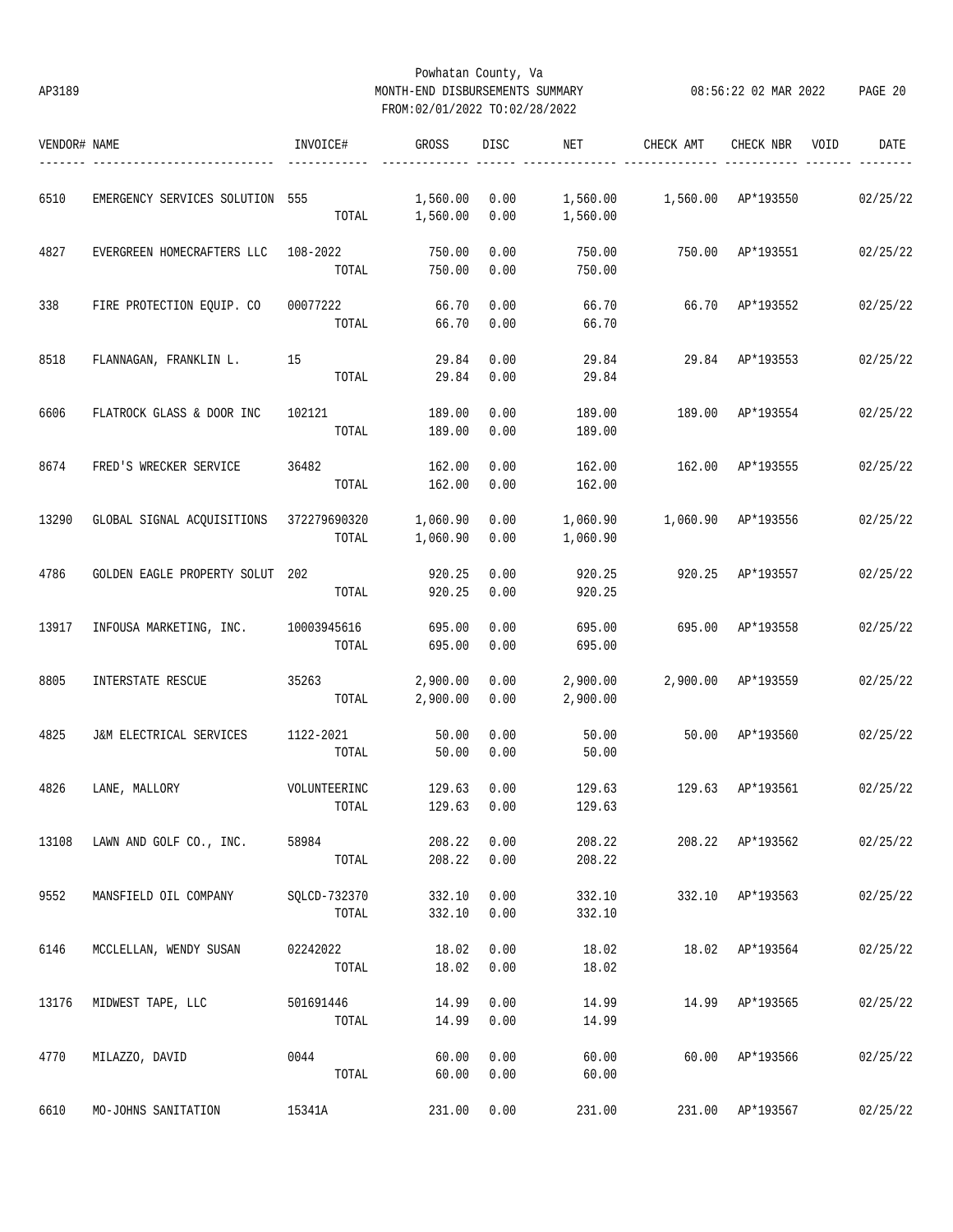## Powhatan County, Va AP3189 MONTH-END DISBURSEMENTS SUMMARY 08:56:22 02 MAR 2022 PAGE 21 FROM:02/01/2022 TO:02/28/2022

| VENDOR# NAME |                                       | INVOICE#              | GROSS          | DISC | NET                             | CHECK AMT                       | CHECK NBR          | VOID | DATE     |
|--------------|---------------------------------------|-----------------------|----------------|------|---------------------------------|---------------------------------|--------------------|------|----------|
|              | ---------------------                 | TOTAL                 | 231.00         | 0.00 | 231.00                          |                                 |                    |      |          |
| 7297         | NAFECO, INC.                          | 1127412               | 108.40         | 0.00 | 108.40                          | 397.76 AP*193568 02/25/22       |                    |      |          |
|              |                                       | 1128333               | 289.36         | 0.00 | 289.36                          |                                 |                    |      |          |
|              |                                       | TOTAL                 | 397.76         | 0.00 | 397.76                          |                                 |                    |      |          |
| 6989         | NATIONAL SHERIFFS'                    | 0288529               | 135.00         | 0.00 | 135.00                          | 135.00 AP*193569                |                    |      | 02/25/22 |
|              |                                       | TOTAL                 | 135.00         | 0.00 | 135.00                          |                                 |                    |      |          |
| 10436        | OLD DOMINION TREE COMPANY             | 02112022.1            | 5,150.00       | 0.00 | 5,150.00                        |                                 | 5,850.00 AP*193570 |      | 02/25/22 |
|              |                                       | 2112022               | 700.00         | 0.00 | 700.00                          |                                 |                    |      |          |
|              |                                       | TOTAL                 | 5,850.00       | 0.00 | 5,850.00                        |                                 |                    |      |          |
| 375          | PIEDMONT REGIONAL JAIL                | 3819 43,152.00        |                | 0.00 |                                 | 43,152.00  43,152.00  AP*193571 |                    |      | 02/25/22 |
|              |                                       | TOTAL                 | 43,152.00      | 0.00 | 43,152.00                       |                                 |                    |      |          |
| 4831         | PIEDMONT REGIONAL JAIL                | 4336                  | 1,116.00       | 0.00 | 1,116.00   1,116.00   AP*193572 |                                 |                    |      | 02/25/22 |
|              |                                       |                       | TOTAL 1,116.00 | 0.00 | 1,116.00                        |                                 |                    |      |          |
| 1250         | POWHATAN AUTO & TRACTOR PAR 667030    |                       | 47.75          | 0.00 | 47.75                           |                                 | 225.01 AP*193573   |      | 02/25/22 |
|              |                                       | 667136                | 43.46          | 0.00 | 43.46                           |                                 |                    |      |          |
|              |                                       | 669335                | 53.27          | 0.00 | 53.27                           |                                 |                    |      |          |
|              |                                       | 670340                | 33.98          | 0.00 | 33.98                           |                                 |                    |      |          |
|              |                                       | 670350                | 46.55          | 0.00 | 46.55                           |                                 |                    |      |          |
|              |                                       | TOTAL                 | 225.01         | 0.00 | 225.01                          |                                 |                    |      |          |
| 6928         | POWHATAN COUNTY DEPT. OF SO REIMB222  |                       | 84.78          | 0.00 | 84.78                           | 84.78 AP*193574                 |                    |      | 02/25/22 |
|              |                                       | TOTAL                 | 84.78          | 0.00 | 84.78                           |                                 |                    |      |          |
| 8294         | POWHATAN COUNTY PUBLIC SCHO F&R-DEC21 |                       | 6,978.94       | 0.00 | 6,978.94                        | 37,227.93 AP*193575             |                    |      | 02/25/22 |
|              |                                       | FACIL-JAN22           | 427.51         | 0.00 | 427.51                          |                                 |                    |      |          |
|              |                                       | FACILITIES-D          | 1,361.73       | 0.00 | 1,361.73                        |                                 |                    |      |          |
|              |                                       | FIRE-JAN22            | 11,031.68      | 0.00 | 11,031.68                       |                                 |                    |      |          |
|              |                                       | PSO-DEC21             | 7,580.63       | 0.00 | 7,580.63                        |                                 |                    |      |          |
|              |                                       | PSO-JAN22             | 6,971.67       | 0.00 | 6,971.67                        |                                 |                    |      |          |
|              |                                       | UTILITITES-J 2,875.77 |                | 0.00 | 2,875.77                        |                                 |                    |      |          |
|              |                                       |                       |                |      |                                 |                                 |                    |      |          |
| 12955        | POWHATAN COUNTY PUBLIC SCHO AUG-151   |                       | 21,344.24      | 0.00 | 21,344.24                       | 40,239.81                       | AP*193576          |      | 02/25/22 |
|              |                                       | SEPT-152              | 18,895.57      | 0.00 | 18,895.57                       |                                 |                    |      |          |
|              |                                       | TOTAL                 | 40,239.81      | 0.00 | 40,239.81                       |                                 |                    |      |          |
| 13453        | QUADIENT FINANCE USA, INC.            | 31220235-FEB          | 1,000.00       | 0.00 | 1,000.00                        | 1,000.00                        | AP*193577          |      | 02/25/22 |
|              |                                       | TOTAL                 | 1,000.00       | 0.00 | 1,000.00                        |                                 |                    |      |          |
| 620          | R.C. GOODWYN & SONS, INC              | 0995204               | 36.19          | 0.00 | 36.19                           | 83.45                           | AP*193578          |      | 02/25/22 |
|              |                                       | 0996261               | 6.90           | 0.00 | 6.90                            |                                 |                    |      |          |
|              |                                       | 0997318               | 40.36          | 0.00 | 40.36                           |                                 |                    |      |          |
|              |                                       | TOTAL                 | 83.45          | 0.00 | 83.45                           |                                 |                    |      |          |
| 13979        | READ'S UNIFORMS, LLC                  | 110804-99             | 91.15          | 0.00 | 91.15                           | 185.09                          | AP*193579          |      | 02/25/22 |
|              |                                       | 110807-99             | 93.94          | 0.00 | 93.94                           |                                 |                    |      |          |
|              |                                       | TOTAL                 | 185.09         | 0.00 | 185.09                          |                                 |                    |      |          |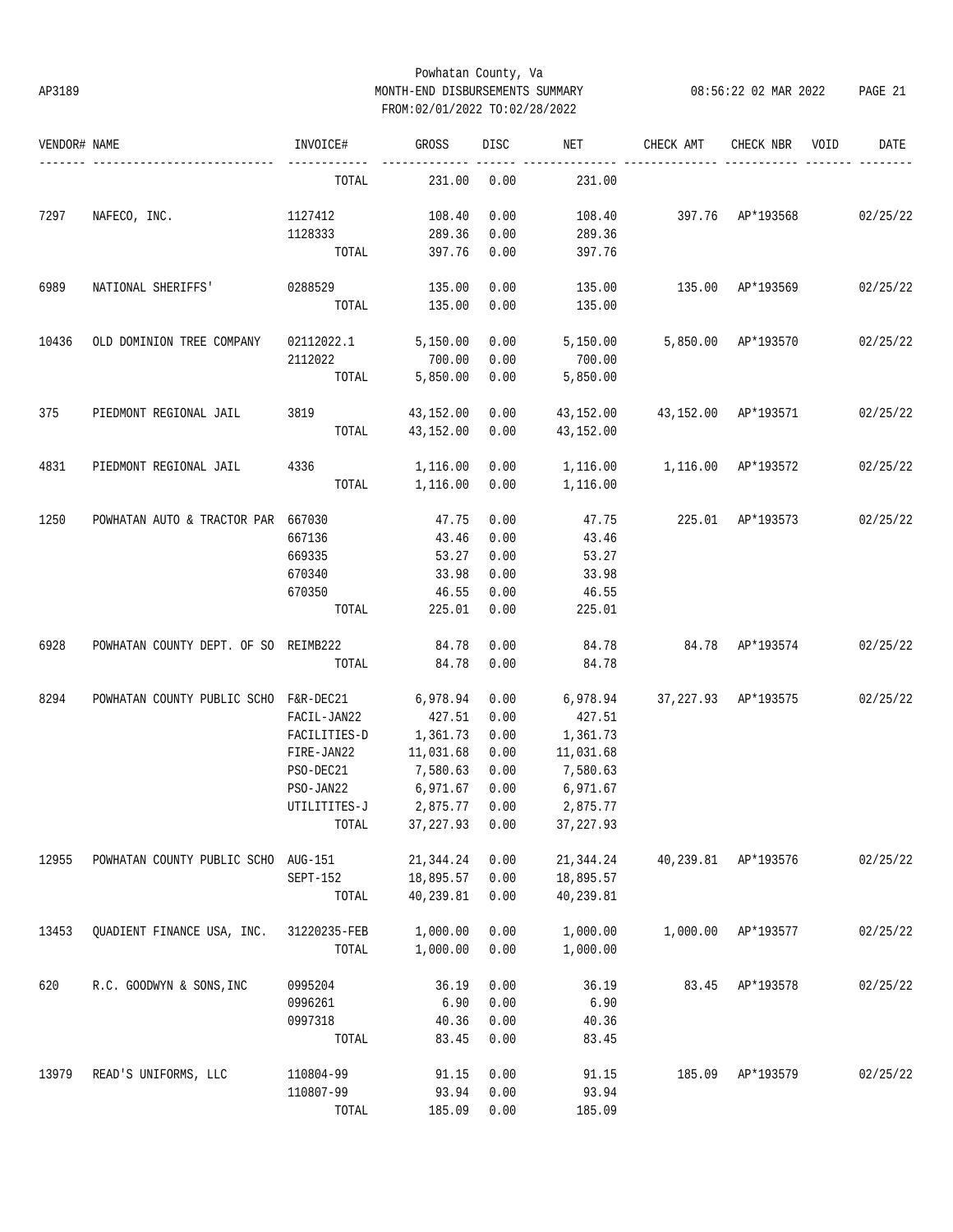## Powhatan County, Va AP3189 MONTH-END DISBURSEMENTS SUMMARY 08:56:22 02 MAR 2022 PAGE 22 FROM:02/01/2022 TO:02/28/2022

| VENDOR# NAME | ----------------------          | INVOICE#                | GROSS                 | DISC | NET                                       | CHECK AMT            | CHECK NBR VOID   | DATE     |
|--------------|---------------------------------|-------------------------|-----------------------|------|-------------------------------------------|----------------------|------------------|----------|
| 9047         | RED WING SHOES                  | 77697                   | 150.00                | 0.00 | 150.00                                    | 150.00 AP*193580     |                  | 02/25/22 |
|              |                                 | TOTAL                   | 150.00                | 0.00 | 150.00                                    |                      |                  |          |
| 6579         | RICHMOND ALARM                  | 588610                  | 300.00                | 0.00 | 300.00                                    | 300.00 AP*193581     |                  | 02/25/22 |
|              |                                 |                         | TOTAL 300.00          | 0.00 | 300.00                                    |                      |                  |          |
| 9158         | RICHWEB, INC.                   | 21-215-7 1,575.00       |                       | 0.00 | 1,575.00                                  | 2,500.00 AP*193582   |                  | 02/25/22 |
|              |                                 | 21-243-10               | 125.00                | 0.00 | 125.00                                    |                      |                  |          |
|              |                                 | 21-274-9                | 175.00                | 0.00 | 175.00                                    |                      |                  |          |
|              |                                 | $21 - 305 - 196$        | 100.00                | 0.00 | 100.00                                    |                      |                  |          |
|              |                                 | $22 - 038 - 6$          | 525.00                | 0.00 | 525.00                                    |                      |                  |          |
|              |                                 |                         | TOTAL 2,500.00        | 0.00 | 2,500.00                                  |                      |                  |          |
| 12958        | RIVER RUN ANIMAL HOSPITAL       | 02202022 27.50          |                       | 0.00 | 27.50                                     | 27.50 AP*193583      |                  | 02/25/22 |
|              |                                 | TOTAL                   | 27.50                 | 0.00 | 27.50                                     |                      |                  |          |
| 11644        | SANTANDER LEASING, LLC          | 2747735 153,595.43 0.00 |                       |      | 153,595.43                                | 153,595.43 AP*193584 |                  | 02/25/22 |
|              |                                 |                         | TOTAL 153,595.43 0.00 |      | 153,595.43                                |                      |                  |          |
| 13638        | SEA CLEAR AQUARIUM RENTALS 7883 |                         | 80.00                 | 0.00 | 80.00                                     | 80.00 AP*193585      |                  | 02/25/22 |
|              |                                 | TOTAL                   | 80.00                 | 0.00 | 80.00                                     |                      |                  |          |
| 8654         | SEAY'S TOWING                   | 001                     | 100.00                | 0.00 | 100.00                                    | 100.00 AP*193586     |                  | 02/25/22 |
|              |                                 | TOTAL                   | 100.00                | 0.00 | 100.00                                    |                      |                  |          |
| 13375        | SIGN CRAFTERS, INC              | 22-38275                | 3,368.56              |      | $0.00$ 3,368.56                           | 3,368.56 AP*193587   |                  | 02/25/22 |
|              |                                 |                         | TOTAL 3,368.56        | 0.00 | 3,368.56                                  |                      |                  |          |
| 7570         | SMITH, DANNY LEE                | 02172022                | 147.50                | 0.00 | 147.50                                    | 147.50 AP*193588     |                  | 02/25/22 |
|              |                                 | TOTAL                   | 147.50                | 0.00 | 147.50                                    |                      |                  |          |
| 1320         | SOUTHERN POLICE                 | 206066 700              | 4,004.00              | 0.00 | $4,004.00$ $4,004.00$ $AP*193589$         |                      |                  | 02/25/22 |
|              |                                 | TOTAL                   | 4,004.00              | 0.00 | 4,004.00                                  |                      |                  |          |
| 6594         | SOUTHSIDE ELECTRIC COOP         | 02112022                | 447.29                | 0.00 | 447.29 4,323.88 AP*193590                 |                      |                  | 02/25/22 |
|              |                                 |                         |                       |      | $63504003 - 2 - 2$ 2,016.30 0.00 2,016.30 |                      |                  |          |
|              |                                 | 63504006-2-2            | 541.61                | 0.00 | 541.61                                    |                      |                  |          |
|              |                                 | 63504008-2-2            | 26.00                 | 0.00 | 26.00                                     |                      |                  |          |
|              |                                 | 63504009-2-2            | 1,028.64              | 0.00 | 1,028.64                                  |                      |                  |          |
|              |                                 | 63504011-2-2            | 33.44                 | 0.00 | 33.44                                     |                      |                  |          |
|              |                                 | 63504013-2-2            | 230.60                | 0.00 | 230.60                                    |                      |                  |          |
|              |                                 | TOTAL                   | 4,323.88              | 0.00 | 4,323.88                                  |                      |                  |          |
| 1940         | STANDBY SYSTEMS, INC.           | 01220110                | 280.50                | 0.00 | 280.50                                    |                      | 280.50 AP*193591 | 02/25/22 |
|              |                                 | TOTAL                   | 280.50                | 0.00 | 280.50                                    |                      |                  |          |
| 13682        | STAPLES BUSINESS CREDIT         | 7349644285-0            | 38.58                 | 0.00 | 38.58                                     |                      | 38.58 AP*193592  | 02/25/22 |
|              |                                 | TOTAL                   | 38.58                 | 0.00 | 38.58                                     |                      |                  |          |
| 9520         | STONE'S OFFICE EQUIPMENT        | 156029                  | 539.79                | 0.00 | 539.79                                    |                      | 539.79 AP*193593 | 02/25/22 |
|              |                                 | TOTAL                   | 539.79 0.00           |      | 539.79                                    |                      |                  |          |